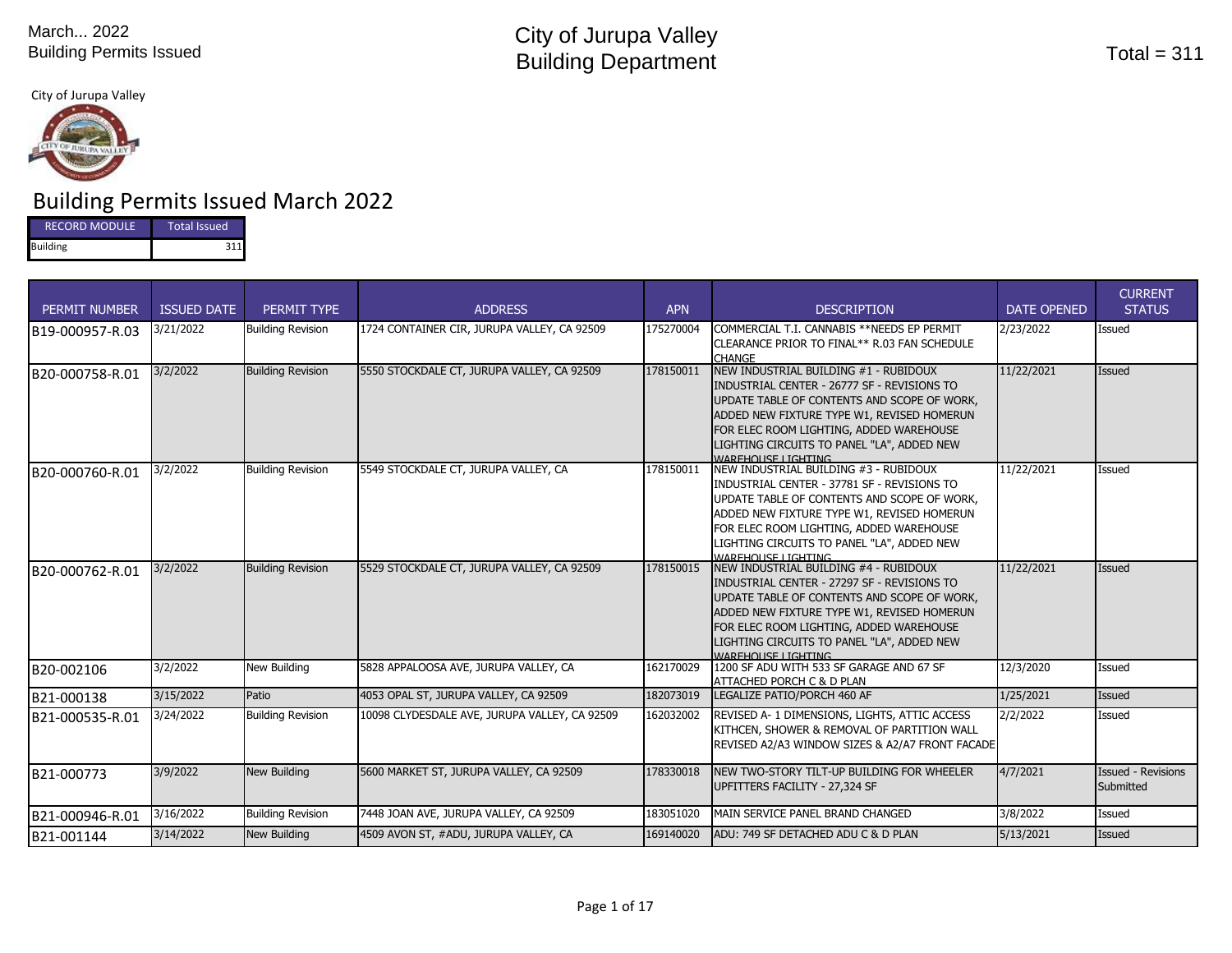| <b>PERMIT NUMBER</b> | <b>ISSUED DATE</b> | PERMIT TYPE              | <b>ADDRESS</b>                                             | <b>APN</b> | <b>DESCRIPTION</b>                                                                                                                              | <b>DATE OPENED</b> | <b>CURRENT</b><br><b>STATUS</b> |
|----------------------|--------------------|--------------------------|------------------------------------------------------------|------------|-------------------------------------------------------------------------------------------------------------------------------------------------|--------------------|---------------------------------|
| B21-001179-D.01      | 3/25/2022          | Deferred Submittal       | 6846 SEDONA DR, JURUPA VALLEY, CA 92509                    | 183182029  | TRUSS CALCULATIONS FOR 2.894 SF 2 STORY<br><b>ADDITION</b>                                                                                      | 3/21/2022          | Issued                          |
| B21-001266-R.01      | 3/23/2022          | <b>Building Revision</b> | 3981 GORDON WAY, JURUPA VALLEY, CA 92509                   | 169022023  | PROVIDING DETAIL FRAMING FOR GARAGE DOOR WALL 3/15/2022                                                                                         |                    | Issued                          |
| B21-001315           | 3/29/2022          | Alteration               | 11175 INLAND AVE, JURUPA VALLEY, CA 91752                  | 156310077  | CELL SITE MODIFICATION                                                                                                                          | 6/9/2021           | Issued                          |
| B21-001432-R.01      | 3/1/2022           | <b>Building Revision</b> | 4047 FORT DR, JURUPA VALLEY, CA 92509                      | 181082024  | ADD NEW 100 SUB PANEL                                                                                                                           | 1/26/2022          | Issued                          |
| B21-001467           | 3/3/2022           | <b>New Building</b>      | 6602 JUNE MOUNTAIN WAY, JURUPA VALLEY, CA 92509            | 177393001  | SINGLE FAMILY DWELLING AND ATTACHED GARAGE -<br>TRACT 31894 - LOT 1 - EXPLORATION PHASE 12 - PLAN<br>1A-2,140 SF - REF MASTER PLAN B20-000343   | 6/22/2021          | Issued                          |
| B21-001468           | 3/3/2022           | New Building             | 6594 JUNE MOUNTAIN WAY, JURUPA VALLEY, CA 92509 0000000002 |            | SINGLE FAMILY DWELLING AND ATTACHED GARAGE -<br>TRACT 31894 - LOT 2 - EXPLORATION PHASE 12 - PLAN<br>2D-2,809 SF - REF MASTER PLAN B20-000343   | 6/22/2021          | <b>Issued</b>                   |
| B21-001469           | 3/3/2022           | <b>New Building</b>      | 6586 JUNE MOUNTAIN WAY, JURUPA VALLEY, CA 92509            | 000000002  | SINGLE FAMILY DWELLING AND ATTACHED GARAGE -<br>TRACT 31894 - LOT 3 - EXPLORATION PHASE 12 - PLAN<br>4C - 4,122 SF - REF MASTER PLAN B20-000343 | 6/22/2021          | Issued                          |
| B21-001470           | 3/3/2022           | New Building             | 6554 JUNE MOUNTAIN WAY, JURUPA VALLEY, CA 92509 000000002  |            | SINGLE FAMILY DWELLING AND ATTACHED GARAGE -<br>TRACT 31894 - LOT 6 - EXPLORATION PHASE 12 - PLAN<br>4A - 4,122 SF - REF MASTER PLAN B20-000343 | 6/22/2021          | Issued                          |
| B21-001471           | 3/3/2022           | <b>New Building</b>      | 6546 JUNE MOUNTAIN WAY, JURUPA VALLEY, CA 92509            | 000000002  | SINGLE FAMILY DWELLING AND ATTACHED GARAGE -<br>TRACT 31894 - LOT 7 - EXPLORATION PHASE 12 - PLAN<br>3D - 3,325 SF - REF MASTER PLAN B20-000343 | 6/22/2021          | Issued                          |
| B21-001472           | 3/3/2022           | <b>New Building</b>      | 6538 JUNE MOUNTAIN WAY, JURUPA VALLEY, CA 92509 0000000002 |            | SINGLE FAMILY DWELLING AND ATTACHED GARAGE -<br>TRACT 31894 - LOT 8 - EXPLORATION PHASE 12 - PLAN<br>4C - 4,122 SF - REF MASTER PLAN B20-000343 | 6/22/2021          | Issued                          |
| B21-001482           | 3/18/2022          | <b>New Building</b>      | 6402 BIG BEND WAY, JURUPA VALLEY, CA 92509                 | 177440007  | SINGLE FAMILY DWELLING AND ATTACHED GARAGE -<br>TRACT 31894 - LOT 278 - DISCOVERY PHASE 12 - PLAN<br>1B - 1,547 SF - REF MASTER PLAN B20-000342 | 6/23/2021          | Issued                          |
| B21-001483           | 3/18/2022          | <b>New Building</b>      | 6394 BIG BEND WAY, JURUPA VALLEY, CA 92509                 | 000000002  | SINGLE FAMILY DWELLING AND ATTACHED GARAGE -<br>TRACT 31894 - LOT 279 - DISCOVERY PHASE 12 - PLAN<br>4C - 2,064 SF - REF MASTER PLAN B20-000342 | 6/23/2021          | <b>Issued</b>                   |
| B21-001492           | 3/3/2022           | <b>New Building</b>      | 6603 HANNAH ROCK CT, JURUPA VALLEY, CA 92509               | 000000002  | SINGLE FAMILY DWELLING AND ATTACHED GARAGE -<br>TRACT 31894 - LOT 126 - ADVENTURE PHASE 12 - PLAN<br>3B - 2,590 SF - REF MASTER PLAN B20-000340 | 6/23/2021          | Issued                          |
| B21-001494           | 3/3/2022           | New Building             | 6595 HANNAH ROCK CT, JURUPA VALLEY, CA 92509               | 000000002  | SINGLE FAMILY DWELLING AND ATTACHED GARAGE -<br>TRACT 31894 - LOT 127 - ADVENTURE PHASE 12 - PLAN<br>1B-1,792 SF-REF MASTER PLAN B20-000340     | 6/23/2021          | Issued                          |
| B21-001495           | 3/3/2022           | New Building             | 6580 HANNAH ROCK CT, JURUPA VALLEY, CA 92509               | 000000002  | SINGLE FAMILY DWELLING AND ATTACHED GARAGE -<br>TRACT 31894 - LOT 128 - ADVENTURE PHASE 12 - PLAN<br>1A-1,792 SF - REF MASTER PLAN B20-000340   | 6/23/2021          | Issued                          |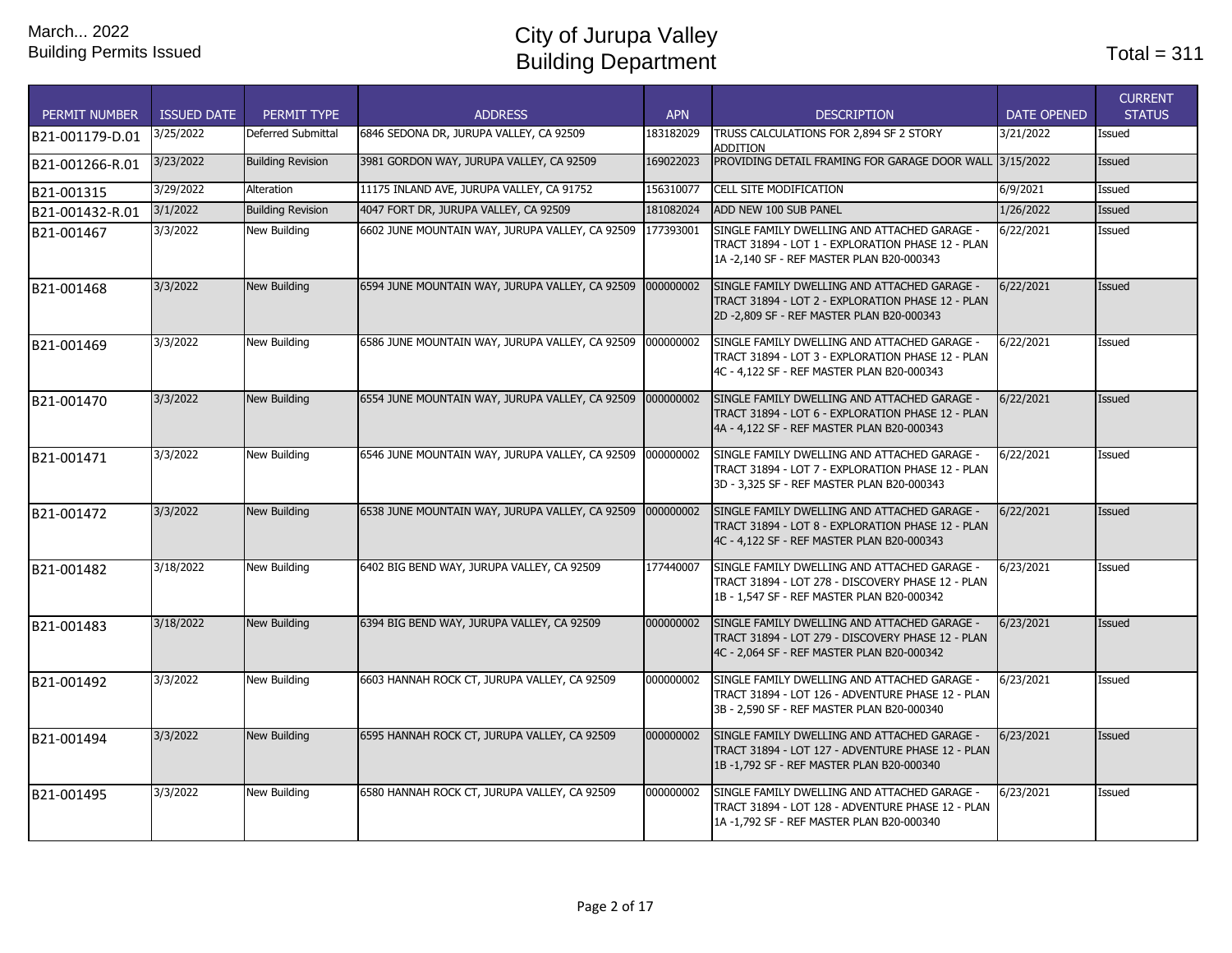| <b>PERMIT NUMBER</b> | <b>ISSUED DATE</b> | PERMIT TYPE         | <b>ADDRESS</b>                                       | <b>APN</b> | <b>DESCRIPTION</b>                                                                                                                              | <b>DATE OPENED</b> | <b>CURRENT</b><br><b>STATUS</b> |
|----------------------|--------------------|---------------------|------------------------------------------------------|------------|-------------------------------------------------------------------------------------------------------------------------------------------------|--------------------|---------------------------------|
| B21-001496           | 3/3/2022           | New Building        | 6588 HANNAH ROCK CT, JURUPA VALLEY, CA 92509         | 000000002  | SINGLE FAMILY DWELLING AND ATTACHED GARAGE -<br>TRACT 31894 - LOT 129 - ADVENTURE PHASE 12 - PLAN<br>2D-2,203 SF-REF MASTER PLAN B20-000340     | 6/23/2021          | <b>Issued</b>                   |
| B21-001497           | 3/3/2022           | New Building        | 6596 HANNAH ROCK CT, JURUPA VALLEY, CA 92509         | 000000002  | SINGLE FAMILY DWELLING AND ATTACHED GARAGE -<br>TRACT 31894 - LOT 130 - ADVENTURE PHASE 12 - PLAN<br>3A - 2,590 SF - REF MASTER PLAN B20-000340 | 6/23/2021          | Issued                          |
| B21-001499           | 3/3/2022           | <b>New Building</b> | 2812 WINTER PARK AVE, JURUPA VALLEY, CA 92509        | 000000002  | SINGLE FAMILY DWELLING AND ATTACHED GARAGE -<br>TRACT 31894 - LOT 118 - ADVENTURE PHASE 13 - PLAN<br>2A - 2,203 SF - REF MASTER PLAN B20-000340 | 6/23/2021          | <b>Issued</b>                   |
| B21-001500           | 3/3/2022           | New Building        | 2820 WINTER PARK AVE, JURUPA VALLEY, CA 92509        | 000000002  | SINGLE FAMILY DWELLING AND ATTACHED GARAGE -<br>TRACT 31894 - LOT 119 - ADVENTURE PHASE 13 - PLAN<br>1B - 1,792 SF - REF MASTER PLAN B20-000340 | 6/23/2021          | Issued                          |
| B21-001501           | 3/3/2022           | New Building        | 2828 WINTER PARK AVE, JURUPA VALLEY, CA 92509        | 000000002  | SINGLE FAMILY DWELLING AND ATTACHED GARAGE -<br>TRACT 31894 - LOT 120 - ADVENTURE PHASE 13 - PLAN<br>3D - 2,590 SF - REF MASTER PLAN B20-000340 | 6/23/2021          | Issued                          |
| B21-001502           | 3/3/2022           | New Building        | 2836 WINTER PARK AVE, JURUPA VALLEY, CA 92509        | 000000002  | SINGLE FAMILY DWELLING AND ATTACHED GARAGE -<br>TRACT 31894 - LOT 121 - ADVENTURE PHASE 13 - PLAN<br>1B-1,792 SF-REF MASTER PLAN B20-000340     | 6/23/2021          | Issued                          |
| B21-001503           | 3/3/2022           | New Building        | 2844 WINTER PARK AVE, JURUPA VALLEY, CA 92509        | 000000002  | SINGLE FAMILY DWELLING AND ATTACHED GARAGE -<br>TRACT 31894 - LOT 122 - ADVENTURE PHASE 13 - PLAN<br>3B - 2,590 SF - REF MASTER PLAN B20-000340 | 6/23/2021          | Issued                          |
| B21-001504           | 3/3/2022           | New Building        | 2838 FLAGSTAFF DR, JURUPA VALLEY, CA 92509           | 000000002  | SINGLE FAMILY DWELLING AND ATTACHED GARAGE -<br>TRACT 31894 - LOT 123 - ADVENTURE PHASE 13 - PLAN<br>1D-1,792 SF - REF MASTER PLAN B20-000340   | 6/23/2021          | Issued                          |
| B21-001505           | 3/3/2022           | <b>New Building</b> | 2846 FLAGSTAFF DR, JURUPA VALLEY, CA 92509           | 000000002  | SINGLE FAMILY DWELLING AND ATTACHED GARAGE -<br>TRACT 31894 - LOT 124 - ADVENTURE PHASE 13 - PLAN<br>3A - 2,590 SF - REF MASTER PLAN B20-000340 | 6/23/2021          | Issued                          |
| B21-001506           | 3/3/2022           | <b>New Building</b> | 2860 WINTER PARK AVE, JURUPA VALLEY, CA 92509        | 000000002  | SINGLE FAMILY DWELLING AND ATTACHED GARAGE -<br>TRACT 31894 - LOT 224 - ADVENTURE PHASE 13 - PLAN<br>2B - 2,203 SF - REF MASTER PLAN B20-000340 | 6/23/2021          | Issued                          |
| B21-001507           | 3/3/2022           | <b>New Building</b> | 2868 WINTER PARK AVE, JURUPA VALLEY, CA 92509        | 000000002  | SINGLE FAMILY DWELLING AND ATTACHED GARAGE -<br>TRACT 31894 - LOT 225 - ADVENTURE PHASE 13 - PLAN<br>1D-1,792 SF - REF MASTER PLAN B20-000340   | 6/23/2021          | Issued                          |
| B21-001544           | 3/18/2022          | New Building        | 6372 GLENWOOD SPRINGS DR, JURUPA VALLEY, CA<br>92509 | 000000002  | SINGLE FAMILY DWELLING AND ATTACHED GARAGE -<br>TRACT 31894 - LOT 280 - DISCOVERY PHASE 12 - PLAN<br>4A - 2,064 SF - REF MASTER PLAN B20-000342 | 6/23/2021          | Issued                          |
| B21-001545           | 3/18/2022          | <b>New Building</b> | 6364 GLENWOOD SPRINGS DR, JURUPA VALLEY, CA<br>92509 | 000000002  | SINGLE FAMILY DWELLING AND ATTACHED GARAGE -<br>TRACT 31894 - LOT 281 - DISCOVERY PHASE 12 - PLAN<br>3B - 1,843 SF - REF MASTER PLAN B20-000342 | 6/23/2021          | Issued                          |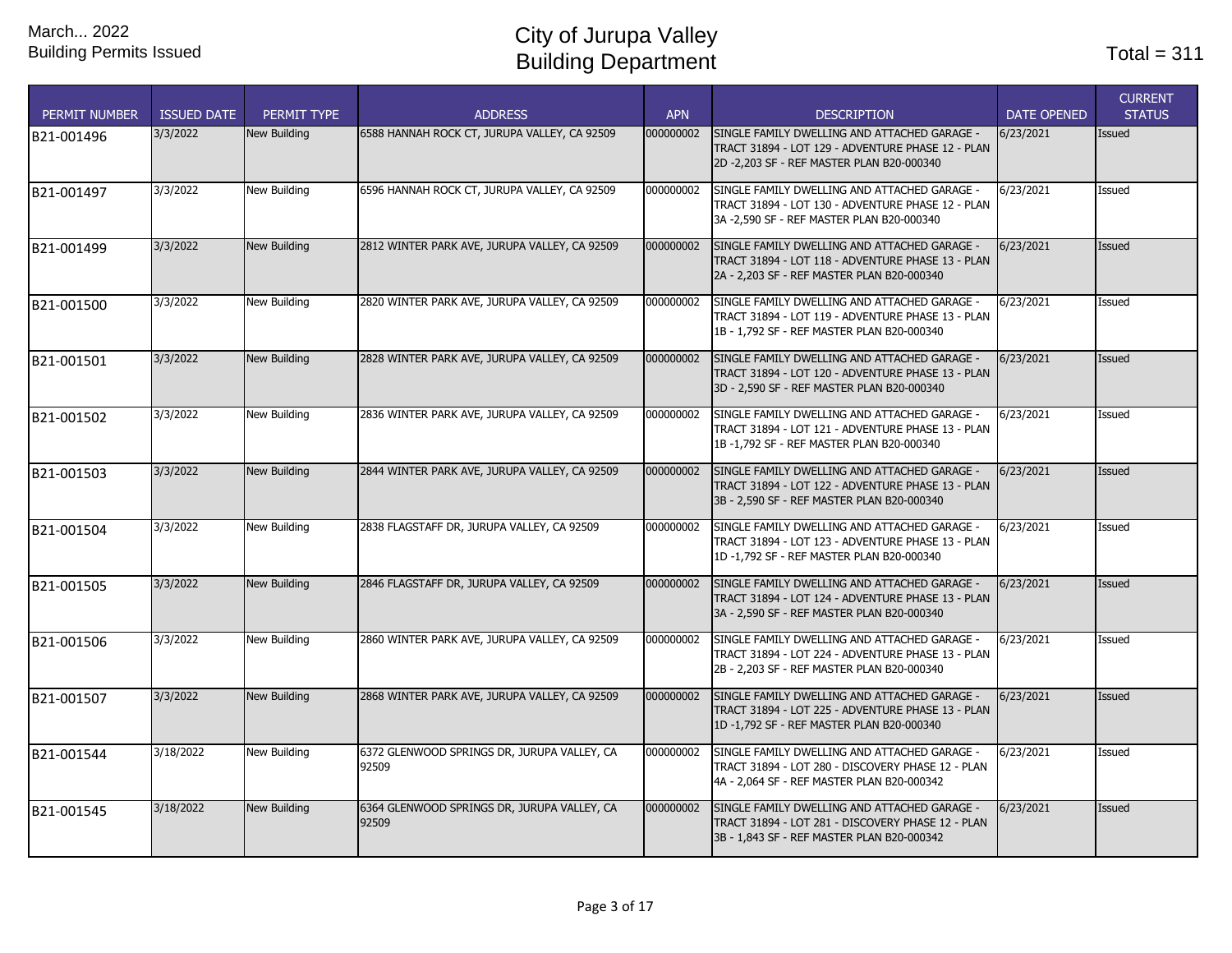| <b>PERMIT NUMBER</b> | <b>ISSUED DATE</b> | PERMIT TYPE         | <b>ADDRESS</b>                                       | <b>APN</b> | <b>DESCRIPTION</b>                                                                                                                              | <b>DATE OPENED</b> | <b>CURRENT</b><br><b>STATUS</b> |
|----------------------|--------------------|---------------------|------------------------------------------------------|------------|-------------------------------------------------------------------------------------------------------------------------------------------------|--------------------|---------------------------------|
| B21-001546           | 3/18/2022          | New Building        | 6356 GLENWOOD SPRINGS DR, JURUPA VALLEY, CA<br>92509 | 000000002  | SINGLE FAMILY DWELLING AND ATTACHED GARAGE -<br>TRACT 31894 - LOT 282 - DISCOVERY PHASE 12 - PLAN<br>2C - 1.705 SF - REF MASTER PLAN B20-000342 | 6/23/2021          | Issued                          |
| B21-001547           | 3/18/2022          | <b>New Building</b> | 6340 GLENWOOD SPRINGS DR, JURUPA VALLEY, CA<br>92509 | 000000002  | SINGLE FAMILY DWELLING AND ATTACHED GARAGE -<br>TRACT 31894 - LOT 283 - DISCOVERY PHASE 12 - PLAN<br>1A - 1,547 SF - REF MASTER PLAN B20-000342 | 6/23/2021          | <b>Issued</b>                   |
| B21-001548           | 3/18/2022          | <b>New Building</b> | 6307 GLENWOOD SPRINGS DR, JURUPA VALLEY, CA<br>92509 | 000000002  | SINGLE FAMILY DWELLING AND ATTACHED GARAGE -<br>TRACT 31894 - LOT 300 - DISCOVERY PHASE 12 - PLAN<br>1A - 1,547 SF - REF MASTER PLAN B20-000342 | 6/23/2021          | Issued                          |
| B21-001549           | 3/18/2022          | <b>New Building</b> | 6315 GLENWOOD SPRINGS DR, JURUPA VALLEY, CA<br>92509 | 000000002  | SINGLE FAMILY DWELLING AND ATTACHED GARAGE -<br>TRACT 31894 - LOT 301 - DISCOVERY PHASE 12 - PLAN<br>4B - 2,064 SF - REF MASTER PLAN B20-000342 | 6/23/2021          | <b>Issued</b>                   |
| B21-001550           | 3/18/2022          | New Building        | 6323 GLENWOOD SPRINGS DR, JURUPA VALLEY, CA<br>92509 | 000000002  | SINGLE FAMILY DWELLING AND ATTACHED GARAGE -<br>TRACT 31894 - LOT 302 - DISCOVERY PHASE 12 - PLAN<br>3A - 1,843 SF - REF MASTER PLAN B20-000342 | 6/23/2021          | Issued                          |
| B21-001551           | 3/18/2022          | <b>New Building</b> | 6331 GLENWOOD SPRINGS DR, JURUPA VALLEY, CA<br>92509 | 000000002  | SINGLE FAMILY DWELLING AND ATTACHED GARAGE -<br>TRACT 31894 - LOT 303 - DISCOVERY PHASE 12 - PLAN<br>2A - 1,705 SF - REF MASTER PLAN B20-000342 | 6/23/2021          | <b>Issued</b>                   |
| B21-001552           | 3/18/2022          | New Building        | 6339 GLENWOOD SPRINGS DR, JURUPA VALLEY, CA<br>92509 | 000000002  | SINGLE FAMILY DWELLING AND ATTACHED GARAGE -<br>TRACT 31894 - LOT 304 - DISCOVERY PHASE 12 - PLAN<br>1B - 1,547 SF - REF MASTER PLAN B20-000342 | 6/23/2021          | Issued                          |
| B21-001553           | 3/18/2022          | <b>New Building</b> | 6347 GLENWOOD SPRINGS DR, JURUPA VALLEY, CA<br>92509 | 000000002  | SINGLE FAMILY DWELLING AND ATTACHED GARAGE -<br>TRACT 31894 - LOT 305 - DISCOVERY PHASE 12 - PLAN<br>4C - 2,064 SF - REF MASTER PLAN B20-000342 | 6/23/2021          | <b>Issued</b>                   |
| B21-001563           | 3/18/2022          | New Building        | 3141 MOAB CT, JURUPA VALLEY, CA 92509                | 000000002  | SINGLE FAMILY DWELLING AND ATTACHED GARAGE -<br>TRACT 31894 - LOT 284 - DISCOVERY PHASE 13 - PLAN<br>3B-1,843 SF-REF MASTER PLAN B20-000342     | 6/24/2021          | Issued                          |
| B21-001564           | 3/18/2022          | <b>New Building</b> | 3149 MOAB CT, JURUPA VALLEY, CA 92509                | 000000002  | SINGLE FAMILY DWELLING AND ATTACHED GARAGE -<br>TRACT 31894 - LOT 285 - DISCOVERY PHASE 13 - PLAN<br>2C-1,705 SF-REF MASTER PLAN B20-000342     | 6/24/2021          | <b>Issued</b>                   |
| B21-001565           | 3/18/2022          | New Building        | 3157 MOAB CT, JURUPA VALLEY, CA 92509                | 000000002  | SINGLE FAMILY DWELLING AND ATTACHED GARAGE -<br>TRACT 31894 - LOT 286 - DISCOVERY PHASE 13 - PLAN<br>1C-1,547 SF - REF MASTER PLAN B20-000342   | 6/24/2021          | Issued                          |
| B21-001567           | 3/18/2022          | <b>New Building</b> | 3166 MOAB CT, JURUPA VALLEY, CA 92509                | 000000002  | SINGLE FAMILY DWELLING AND ATTACHED GARAGE -<br>TRACT 31894 - LOT 288 - DISCOVERY PHASE 13 - PLAN<br>4C - 2.064 SF - REF MASTER PLAN B20-000342 | 6/24/2021          | <b>Issued</b>                   |
| B21-001568           | 3/18/2022          | New Building        | 3158 MOAB CT, JURUPA VALLEY, CA 92509                | 000000002  | SINGLE FAMILY DWELLING AND ATTACHED GARAGE -<br>TRACT 31894 - LOT 289 - DISCOVERY PHASE 13 - PLAN<br>1A-1,547 SF - REF MASTER PLAN B20-000342   | 6/24/2021          | Issued                          |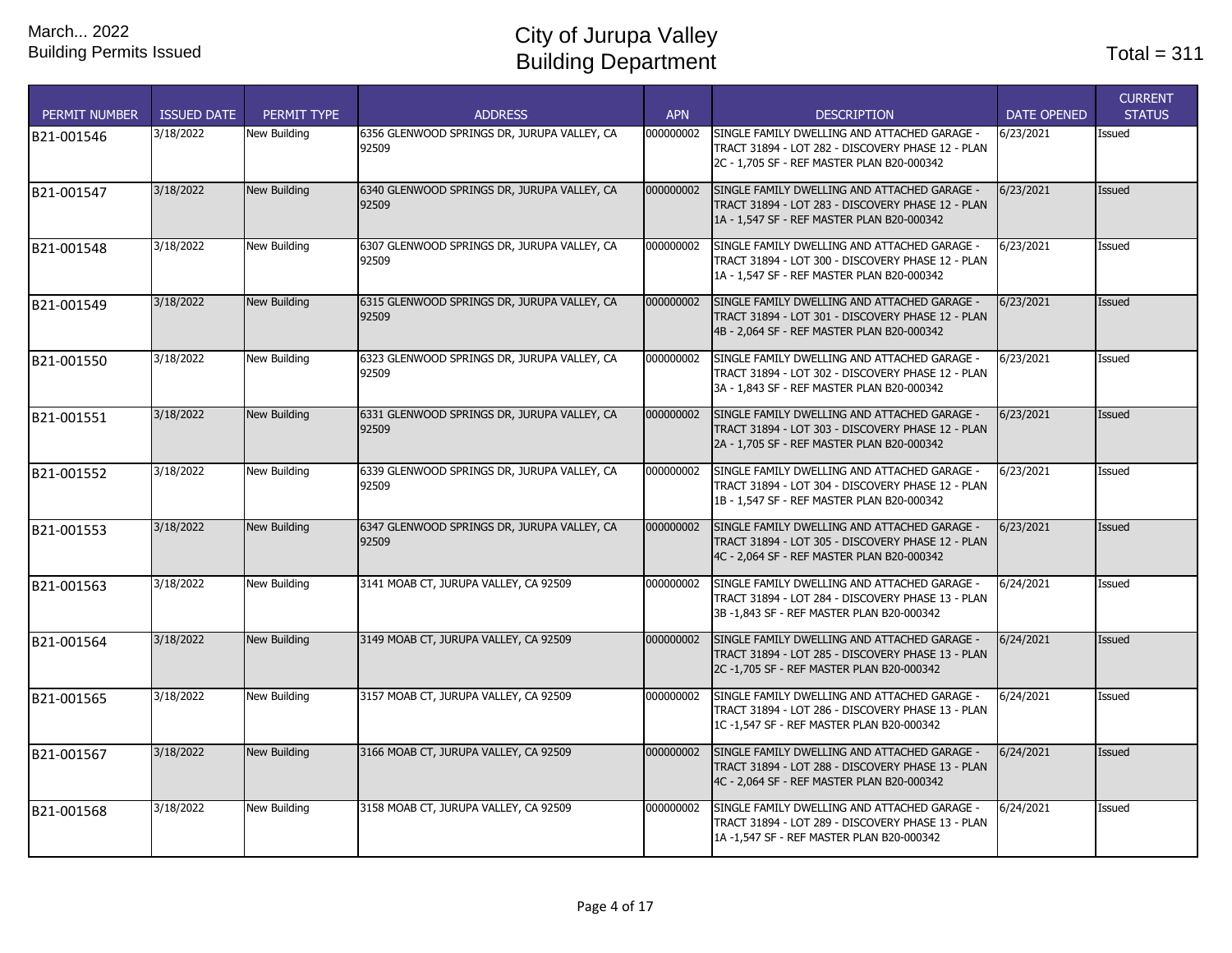| <b>PERMIT NUMBER</b> | <b>ISSUED DATE</b> | PERMIT TYPE              | <b>ADDRESS</b>                                  | <b>APN</b> | <b>DESCRIPTION</b>                                                                                                                            | <b>DATE OPENED</b> | <b>CURRENT</b><br><b>STATUS</b> |
|----------------------|--------------------|--------------------------|-------------------------------------------------|------------|-----------------------------------------------------------------------------------------------------------------------------------------------|--------------------|---------------------------------|
| B21-001569           | 3/18/2022          | New Building             | 3150 MOAB CT, JURUPA VALLEY, CA 92509           | 177440019  | SINGLE FAMILY DWELLING AND ATTACHED GARAGE -<br>TRACT 31894 - LOT 290 - DISCOVERY PHASE 13 - PLAN<br>3C-1,843 SF - REF MASTER PLAN B20-000342 | 6/24/2021          | <b>Issued</b>                   |
| B21-001570           | 3/18/2022          | New Building             | 3142 MOAB CT, JURUPA VALLEY, CA 92509           | 177440020  | SINGLE FAMILY DWELLING AND ATTACHED GARAGE -<br>TRACT 31894 - LOT 291 - DISCOVERY PHASE 13 - PLAN<br>2B-1,705 SF-REF MASTER PLAN B20-000342   | 6/24/2021          | Issued                          |
| B21-001596           | 3/18/2022          | New Building             | 3165 MOAB CT, JURUPA VALLEY, CA 92509           | 177440016  | SINGLE FAMILY DWELLING AND ATTACHED GARAGE -<br>TRACT 31894 - LOT 287 - DISCOVERY PHASE 13 - PLAN<br>2A-1,705 SF - REF MASTER PLAN B20-000342 | 6/29/2021          | Issued                          |
| B21-001604           | 3/23/2022          | <b>Alteration</b>        | 10572 56TH ST, JURUPA VALLEY, CA 91752          | 161112021  | CONVERT GARAGE TO ROOM 480 SF                                                                                                                 | 6/29/2021          | Issued                          |
| B21-001755           | 3/29/2022          | <b>Alteration</b>        | 6815 VALLEY WAY, JURUPA VALLEY, CA 92509        | 183111008  | COMMMERCIAL T.I. - MCDONALDS 215 SF ADDITION                                                                                                  | 7/15/2021          | Issued                          |
| B21-001772-R.01      | 3/17/2022          | <b>Building Revision</b> | 10617 54TH ST, JURUPA VALLEY, CA 91752          | 159311009  | SOLAR PV SYSTEM - 7.455 KW DC / 21 MODULES /1<br>INVERTERS / MPU 100A TO 200A                                                                 | 3/8/2022           | Issued                          |
| B21-002039           | 3/16/2022          | <b>New Building</b>      | 5333 ECLIPSE AVE, JURUPA VALLEY, CA 91752       | 160142016  | 459 SF METAL DETACHED STORAGE STRUCTURE                                                                                                       | 8/16/2021          | <b>Issued</b>                   |
| B21-002215           | 3/17/2022          | <b>Addition</b>          | 5217 37TH ST, JURUPA VALLEY, CA 92509           | 179292032  | 361 SF ADDITION TO SFD                                                                                                                        | 9/7/2021           | Issued                          |
| B21-002366           | 3/14/2022          | New Building             | 7838 STANDISH AVE, JURUPA VALLEY, CA 92509      | 166142032  | NEW ATTACHED ADU 499 SQFT                                                                                                                     | 9/24/2021          | <b>Issued</b>                   |
| B21-002373           | 3/29/2022          | New Building             | 4545 RUTILE ST, JURUPA VALLEY, CA 92509         | 170340031  | MANUFACTURING BUILDING - 48,997 SF                                                                                                            | 9/27/2021          | Issued                          |
| B21-002400           | 3/4/2022           | <b>Addition</b>          | 5764 TROTH ST, JURUPA VALLEY, CA 91752          | 161152009  | ADDITION TO THE DWELLING 738 SOFT C & D PLAN                                                                                                  | 9/30/2021          | <b>Issued</b>                   |
| B21-002583-R.01      | 3/1/2022           | <b>Building Revision</b> | 6905 EBRO CT, JURUPA VALLEY, CA 91752           | 157260025  | SOLAR PV: 4.55 KW / 13 PANELS / 13 MICROINVERTERS 2/10/2022<br>NO MPU                                                                         |                    | Issued                          |
| B21-002611           | 3/28/2022          | Solar PV                 | 12099 TRIBUTARY WAY, JURUPA VALLEY, CA 91752    | 157270021  | SOLAR PV SYSTEM: 2.8 KW / 8 PANELS / 8<br>MICROINVERTERS / NO MPU                                                                             | 10/20/2021         | Finaled                         |
| B21-002615-R.01      | 3/22/2022          | <b>Building Revision</b> | 11490 MOJAVE DR, JURUPA VALLEY, CA 91752        | 160100051  | LAYOUT CHANGE AND NOW 24 MODULES AT 9,600 KW                                                                                                  | 3/8/2022           | Issued                          |
| B21-002640           | 3/31/2022          | <b>Miscellaneous</b>     | 12160 PHILADELPHIA AVE, JURUPA VALLEY, CA 91752 | 156020022  | 12,000 GALLON DIESEL FUEL TANK WITH ELECTRICAL                                                                                                | 10/25/2021         | <b>Issued</b>                   |
| B21-002672-R.01      | 3/16/2022          | <b>Building Revision</b> | 8123 WHITNEY DR, JURUPA VALLEY, CA 92509        | 166530029  | SOLAR PV SYSTEM - 7.7 KW DC / 22 PANELS / 1<br><b>INVERTER / NO MPU</b>                                                                       | 3/1/2022           | Issued                          |
| B21-002673           | 3/29/2022          | New Building             | 3707 PIONEER DR, JURUPA VALLEY, CA 92509        | 179112014  | LEGALIZE 561 SF DETACHED ADU CONVERSION & DEMO 10/28/2021<br>600SF STRUCTURE LEGAIZE 373 SF ADDITION TO SFD<br>UNDER PERMIT # B22-000798      |                    | <b>Issued</b>                   |
| B21-002707-R.01      | 3/21/2022          | <b>Building Revision</b> | 5978 TROTH ST, JURUPA VALLEY, CA 91752          | 161232014  | REVISED MPU FROM 100A/225A TO 100A200A                                                                                                        | 3/14/2022          | Issued                          |
| B21-002760-R.02      | 3/21/2022          | <b>Building Revision</b> | 10687 50TH ST, JURUPA VALLEY, CA 91752          | 159151018  | SOLAR PV SYSTEM: 21.725 KW DC / 55 PANELS / 2<br>INVERTERS / SERVICE CHANGEOUT: UPGRADE FROM<br>125 AMPS TO 225 AMPS                          | 3/10/2022          | Issued                          |
| B21-002762           | 3/14/2022          | Solar PV                 | 11066 RIO BRAVO CT, JURUPA VALLEY, CA 91752     | 160502023  | SOLAR PV SYSTEM: 3.5 KW DC / 10 PANELS / 10<br>MICROINVERTERS / NO MPU                                                                        | 11/2/2021          | Issued                          |
| B21-002766           | 3/9/2022           | Alteration               | 6051 VISTA DE ORO, JURUPA VALLEY, CA 92509      | 182262025  | CONVERT EXSITING DETACHED GARAGE AND GYM<br>ROOM INTO 1,000 SF ADU C & D PLAN                                                                 | 11/9/2021          | Issued                          |
| B21-002844-R.01      | 3/2/2022           | <b>Building Revision</b> | 8019 LAUREL PARK CIR, JURUPA VALLEY, CA 92509   | 166060033  | SOLAR PV SYSTEM: 6.3 KW DC / 18 PANELS / 1<br><b>INVERTER / NO MPU</b>                                                                        | 2/24/2022          | Issued                          |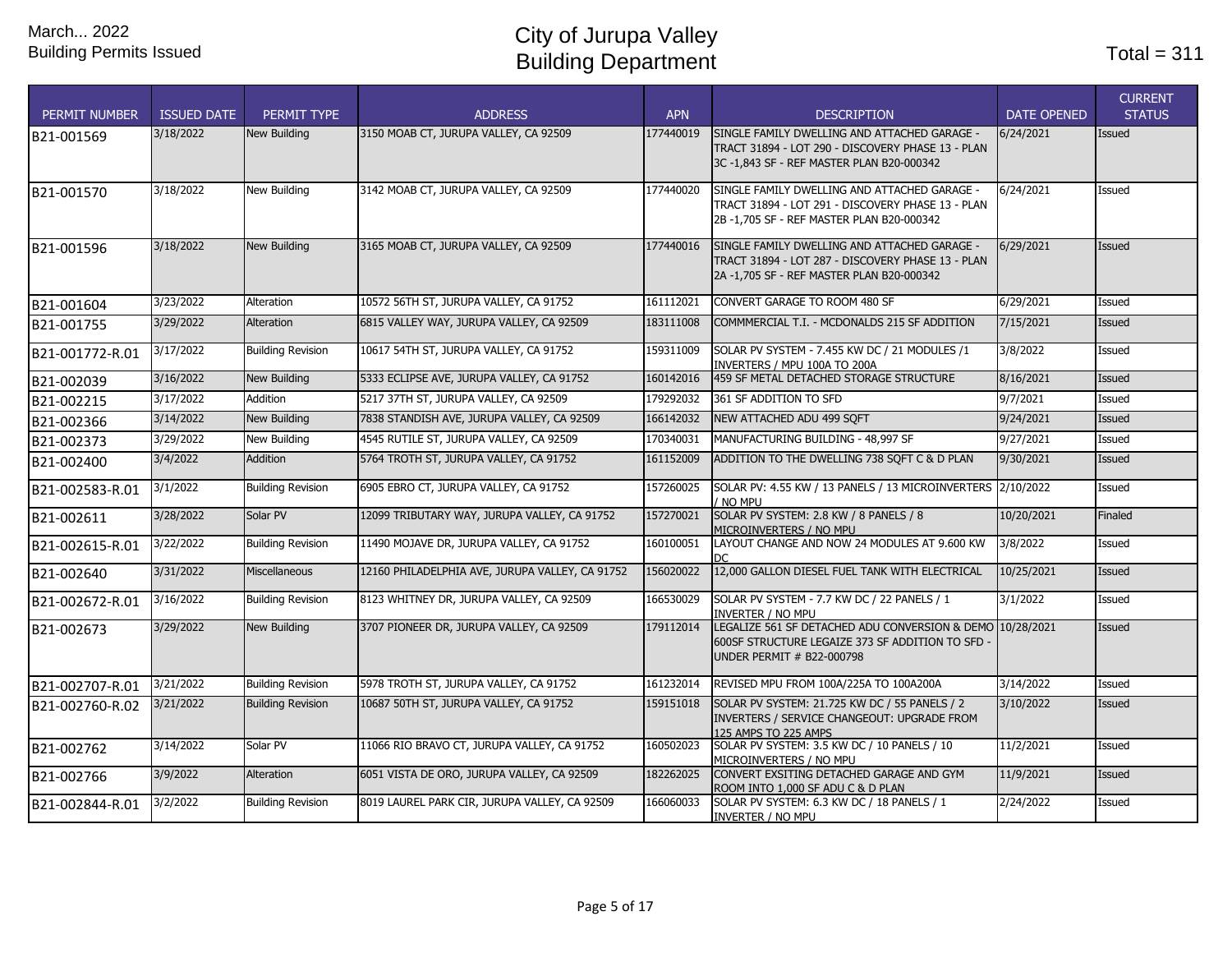| <b>PERMIT NUMBER</b> | <b>ISSUED DATE</b> | PERMIT TYPE              | <b>ADDRESS</b>                                 | <b>APN</b> | <b>DESCRIPTION</b>                                                                                                                                                 | <b>DATE OPENED</b> | <b>CURRENT</b><br><b>STATUS</b>        |
|----------------------|--------------------|--------------------------|------------------------------------------------|------------|--------------------------------------------------------------------------------------------------------------------------------------------------------------------|--------------------|----------------------------------------|
| B21-002848           | 3/31/2022          | <b>Alteration</b>        | 6120 CLINKER DR, JURUPA VALLEY, CA 92509       | 175170046  | COMMERCIAL T.I.: 14,523 SF NEW OFFICE<br>IMPROVEMENTS, 1,518 SF WAREHOUSE RESTROOMS<br>AND (3) PREFABRICATED GUARD BOOTHS ACCESSORY<br>TO THE WAREHOUSE C & D PLAN | 11/19/2021         | <b>Issued</b>                          |
| B21-002857-R.02      | 3/14/2022          | <b>Building Revision</b> | 9962 WOODBRIDGE LN, JURUPA VALLEY, CA 92509    | 167380004  | LAYOUT CHANGED AND SYSTEM SIZING INCREASED TO 2/28/2022<br>45 PANELS / 17.2 KW DC / 15.2 KW AC / ENERGY<br><b>STORAGE SYSTEM</b>                                   |                    | Issued                                 |
| B21-002863           | 3/21/2022          | <b>Addition</b>          | 6872 36TH ST, JURUPA VALLEY, CA 92509          | 174301025  | 124 SQFT ADDITION TO SINGEL FAMILY DWELLING                                                                                                                        | 11/23/2021         | Issued                                 |
| B21-002893           | 3/14/2022          | Solar PV                 | 4021 CAMPBELL ST, JURUPA VALLEY, CA 92509      | 170162020  | SOLAR PV SYSTEM: 9.72 KW DC / 27 PANELS / 1<br><b>INVERTER / NO MPU</b>                                                                                            | 11/29/2021         | Closed - Final                         |
| B21-002893-R.01      | 3/14/2022          | <b>Building Revision</b> | 4021 CAMPBELL ST, JURUPA VALLEY, CA 92509      | 170162020  | SOLAR PV SYSTEM: 9.72 KW DC / 27 PANELS / 1<br><b>INVERTER / NO MPU</b>                                                                                            | 3/10/2022          | Issued                                 |
| B21-002894           | 3/3/2022           | Solar PV                 | 3713 PACKARD AVE, JURUPA VALLEY, CA 92509      | 179160028  | SOLAR PV SYSTEM: 4.32 KW DC / 12 PANELS / 1<br>INVERTER / NO MPU                                                                                                   | 11/29/2021         | <b>Issued - Revisions</b><br>Submitted |
| B21-002894-R.01      | 3/3/2022           | <b>Building Revision</b> | 3713 PACKARD AVE, JURUPA VALLEY, CA 92509      | 179160028  | SOLAR PV SYSTEM: 4.32 KW DC / 12 PANELS / 1<br>INVERTER / NO MPU                                                                                                   | 2/23/2022          | Issued                                 |
| B21-002903           | 3/15/2022          | Alteration               | 5316 24TH ST, JURUPA VALLEY, CA 92509          | 178113010  | SPECIAL INSPECTION: FIRE DAMAGE REPAIR                                                                                                                             | 11/30/2021         | Issued                                 |
| B21-002920           | 3/24/2022          | Patio                    | 11274 MERCURY CT, JURUPA VALLEY, CA 91752      | 160171070  | DETACHED PATIO 600 SQFT                                                                                                                                            | 12/2/2021          | <b>Issued</b>                          |
| B21-002996           | 3/10/2022          | Solar PV                 | 10242 BELLEGRAVE AVE, JURUPA VALLEY, CA 91752  | 159040006  | SOLAR PV SYSTEM: 8.4 KW DC / 21 PANELS / 1<br>INVERTER / NO MPU                                                                                                    | 12/14/2021         | <b>Issued - Revisions</b>              |
| B21-002996-R.01      | 3/30/2022          | <b>Building Revision</b> | 10242 BELLEGRAVE AVE, JURUPA VALLEY, CA 91752  | 159040006  | UPDATED THE PIER SPACING ON THE GROUND MOUNT<br>AND THE WIRE SIZE FROM THE AC DISCO TO THE<br>JUNCTION BOX HAS BEEN INCREASED DUE TO VOLTAGE<br>DROP.              | 3/23/2022          | Issued                                 |
| B21-003070           | 3/14/2022          | Solar PV                 | 6338 CINNABAR DR, JURUPA VALLEY, CA 92509      | 177122007  | SOLAR PV: 3.16 KW DC / 8 PANELS / 1 INVERTER / NO<br>MPU                                                                                                           | 12/20/2021         | Issued                                 |
| B21-003079           | 3/22/2022          | Solar PV                 | 6164 ROCHELLE CT, JURUPA VALLEY, CA 92509      | 166501009  | SOLAR PV: 3.52 KW DC / 8 PANELS / 1 INVERTER / NO<br><b>MPU</b>                                                                                                    | 12/27/2021         | Closed - Final                         |
| B21-003105           | 3/30/2022          | Fence Permit             | 3403 AVALON ST, JURUPA VALLEY, CA 92509        | 179060027  | RETAINING, PERIMETER, AND INTERIOR WALLS FOR<br>TRACT 36649 AND WROUGHT IRON FENCING FOR<br><b>DETENTION BASIN</b>                                                 | 12/29/2021         | Issued                                 |
| B21-003110           | 3/18/2022          | Solar PV                 | 5784 SKY MEADOW ST, JURUPA VALLEY, CA 92509    | 181240036  | SOLAR PV: 3.905 KW DC / 11 PANELS / 1 INVERTER / NO 12/29/2021<br><b>MPU</b>                                                                                       |                    | <b>Issued</b>                          |
| B21-003113           | 3/18/2022          | Solar PV                 | 9340 BELLEGRAVE AVE, JURUPA VALLEY, CA 92509   | 170371048  | SOLAR PV: 9.2 KW DC / 23 PANELS / 1 INVERTER / NO<br><b>MPU</b>                                                                                                    | 12/29/2021         | Issued                                 |
| B22-000054           | 3/22/2022          | Solar PV                 | 7356 HAWKEYE RIDGE RD, JURUPA VALLEY, CA 92509 |            | SOLAR PV: 6.16 KW DC / 14 PANEL / 1 INVERTER / NO<br><b>MPU</b>                                                                                                    | 1/4/2022           | <b>Issued</b>                          |
| B22-000063-R.01      | 3/1/2022           | <b>Building Revision</b> | 6010 VISTA DEL AGUILA, JURUPA VALLEY, CA 92509 | 185192005  | SOLAR PV: 4.8 KW DC / 12 PANELS / 1 INVERTER /<br>13.5KW BATTERY BACKUP / NO MPU                                                                                   | 2/17/2022          | Issued                                 |
| B22-000073           | 3/4/2022           | Re-Roof                  | 7907 STANDISH AVE, JURUPA VALLEY, CA 92509     | 166141007  | RE ROOF: REMOVE EXISTING SHINGLES AND REPLACE<br>WITH COOL ROOF SHINGLES                                                                                           | 1/7/2022           | Issued                                 |
| B22-000130           | 3/21/2022          | Solar PV                 | 6026 MORAGA AVE, JURUPA VALLEY, CA 92509       | 185193004  | SOLAR PV: 2.55 KW DC / 7 PANELS / 7 MICRO<br>INVERTERS / 1 TESLA POWER WALL / 1 TESLA BATTERY<br>BACKUP / NO MPU                                                   | 1/14/2022          | Issued                                 |
| B22-000140           | 3/15/2022          | Solar PV                 | 6830 VALLEY WAY, JURUPA VALLEY, CA 92509       | 183112053  | SOLAR PV SYSTEM: 87.84 DC KW / 183 PANELS / 2<br>INVERTERS / NO MPU                                                                                                | 1/18/2022          | Issued                                 |
| B22-000145-R.01      | 3/28/2022          | <b>Building Revision</b> | 9659 BIRMINGHAM AVE, JURUPA VALLEY, CA 92509   | 167301003  | ELECTRICAL EQUIPTMENT MOVING OVER THE GATE TO 3/17/2022<br>THE BACK OF THE PROPERTY                                                                                |                    | Issued                                 |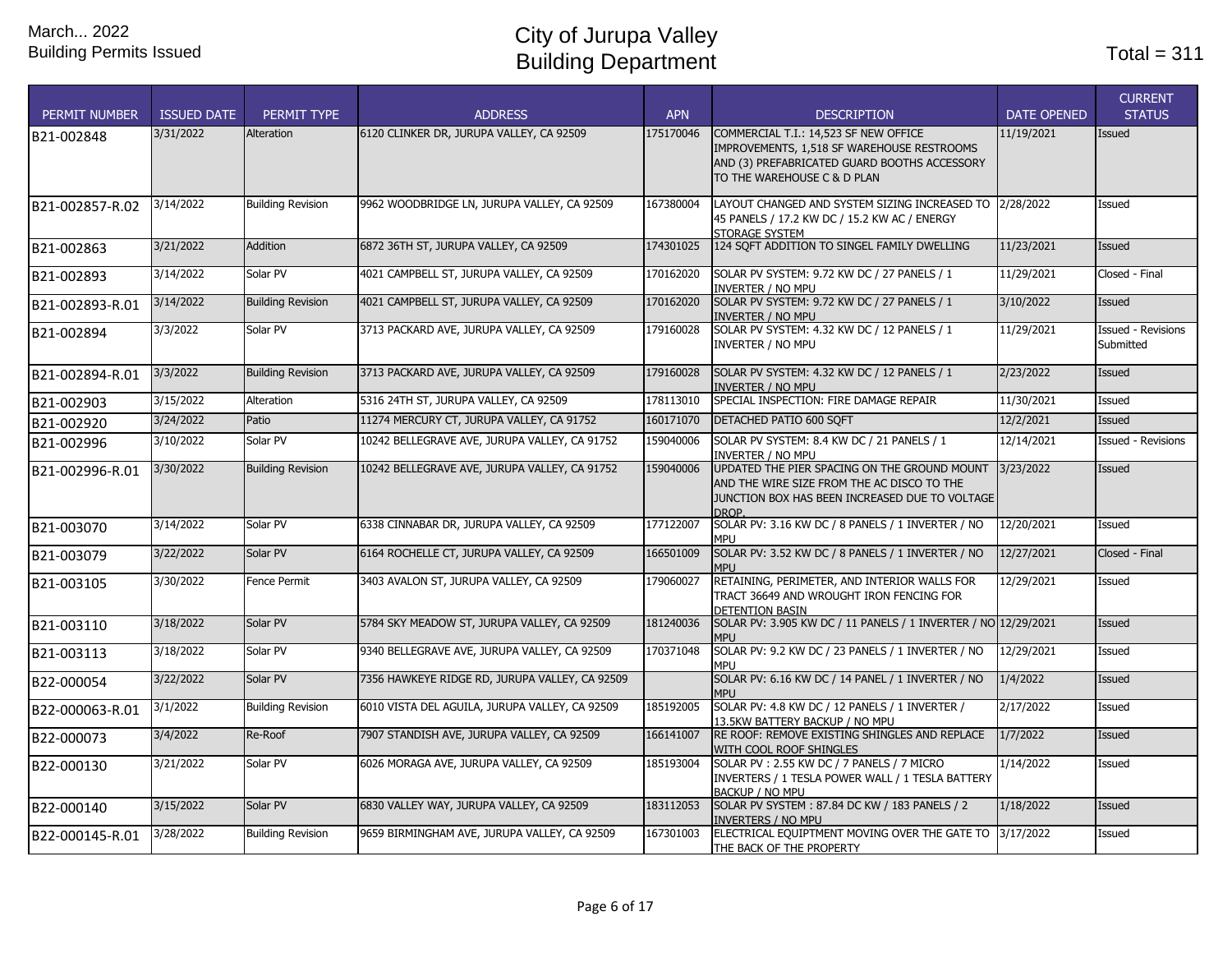| <b>PERMIT NUMBER</b> | <b>ISSUED DATE</b> | PERMIT TYPE              | <b>ADDRESS</b>                                            | <b>APN</b> | <b>DESCRIPTION</b>                                                                                                              | <b>DATE OPENED</b> | <b>CURRENT</b><br><b>STATUS</b> |
|----------------------|--------------------|--------------------------|-----------------------------------------------------------|------------|---------------------------------------------------------------------------------------------------------------------------------|--------------------|---------------------------------|
| B22-000155           | 3/8/2022           | Electrical               | 3213 LAUREL DR, JURUPA VALLEY, CA 92509                   | 177202018  | SERVICE EQUIPMENT CHANGEOUT: 100AMPS /<br>INSTALLED IN SAME LOCATION AS EXISTING                                                | 1/20/2022          | Closed - Final                  |
| B22-000159-R.01      | 3/2/2022           | <b>Building Revision</b> | 9227 59TH ST, JURUPA VALLEY, CA 92509                     | 165210021  | SOLAR PV SYSTEM: 2.80 DC KW / 8 PANELS / 8 MICRO<br><b>INVERTERS / NO MPU</b>                                                   | 2/9/2022           | Issued                          |
| B22-000164           | 3/9/2022           | Plumbing                 | 5728 ANGELA AVE, JURUPA VALLEY, CA 92509                  | 165223002  | WATER SOFTENER INSTALL IN GARAGE                                                                                                | 1/20/2022          | Closed - Final                  |
| B22-000166           | 3/14/2022          | Solar PV                 | 4042 DELL AVE, JURUPA VALLEY, CA 92509                    | 174211011  | SOLAR PV: 6.80 KW DC / 20 PANELS / 20 MICRO<br>INVERETERS / NO MPU                                                              | 1/20/2022          | Issued                          |
| B22-000167           | 3/4/2022           | Solar PV                 | 9290 53RD ST, JURUPA VALLEY, CA 92509                     | 167290006  | SOLAR PV: 3.2 KW DC / 8 MODUELSS / 8<br>MICROINVERTERS / NO MPU                                                                 | 1/20/2022          | Closed - Final                  |
| B22-000176           | 3/28/2022          | Alteration               | 6522 JUNE MOUNTAIN WAY, JURUPA VALLEY, CA 92509           | 177392006  | GARAGE CONVERSION: LEGALIZE CONVERSION OF 148<br>SF OF EXISTING GARAGE INTO WALK-IN CLOSET                                      | 1/24/2022          | Issued                          |
| B22-000191           | 3/23/2022          | Alteration               | 3600 DE FOREST DR, JURUPA VALLEY, CA 91752                | 156360034  | <b>CELL TOWER MODIFICATION</b>                                                                                                  | 1/25/2022          | Issued                          |
| B22-000251           | 3/10/2022          | Solar PV                 | 11580 NIAGARA DR, JURUPA VALLEY, CA 91752                 | 160187001  | SOLAR PV: 6.27 DC KW / 19 PANELS / 1 INVERTER<br>CHANGEOUT: UPGRADE SERVICE PANEL EQUIPMENT:<br>FROM 100AMP TO 100 AMPS         | 1/27/2022          | Issued                          |
| B22-000263           | 3/2/2022           | Solar PV                 | 11389 GEYSER DR, JURUPA VALLEY, CA 91752                  | 160112021  | SOLAR PV: DC KW / 8 PANELS / 1 INVERTER / NO MPU                                                                                | 1/30/2022          | Issued                          |
| B22-000301           | 3/23/2022          | Fence Permit             | 11032 CANTU GALLEANO RANCH RD, JURUPA VALLEY,<br>CA 91752 | 156350025  | <b>FENCE AND GATES</b>                                                                                                          | 2/2/2022           | Issued                          |
| B22-000305           | 3/17/2022          | Solar PV                 | 5710 RIO RD, JURUPA VALLEY, CA 92509                      | 186230022  | SOLAR PV SYSTEM / SERVICE CHANGEOUT: DC KW / 15 2/2/2022<br>PANELS / 1 INVERTER / SERVICE CHANGEOUT UPGRADE<br>AMPS TO 225 AMPS |                    | <b>Issued</b>                   |
| B22-000317           | 3/14/2022          | Solar PV                 | 12021 TRIBUTARY WAY, JURUPA VALLEY, CA 91752              |            | SOLAR PV: 6.66 DC KW / 18 PANELS / 1 INVERTER / NO 2/4/2022<br>MPU                                                              |                    | Issued                          |
| B22-000337           | 3/18/2022          | Solar PV                 | 6083 LUCRETIA AVE, JURUPA VALLEY, CA 91752                | 160171008  | SOLAR PV: 19 PANELS / 7.98 DC KW / 19 MICRO<br><b>INVERTERS / NP MPU</b>                                                        | 2/8/2022           | Issued                          |
| B22-000365-R.01      | 3/16/2022          | <b>Building Revision</b> | 4701 NEWVILLE PL, JURUPA VALLEY, CA 92509                 | 183414001  | CHANGED BREAKER FOR 30A TO 25A                                                                                                  | 3/7/2022           | Issued                          |
| B22-000367           | 3/1/2022           | Solar PV                 | 6505 LEAFWOOD DR, JURUPA VALLEY, CA 92509                 | 177342002  | SOLAR PV / SERVICE CHANGE OUT 9.12 DC KW / 24<br>PANELS / 24 MICRO INVERTERS / CHANGEOUT:<br>UPGRADE FROM 100 AMPS TO 225 AMPS  | 2/10/2022          | Issued                          |
| B22-000368-R.01      | 3/10/2022          | <b>Building Revision</b> | 5235 35TH ST, JURUPA VALLEY, CA 92509                     | 179281004  | CHANGED LAYOUT OF PANELS                                                                                                        | 2/28/2022          | Issued                          |
| B22-000370           | 3/29/2022          | Solar PV                 | 3574 WALLACE ST, JURUPA VALLEY, CA 92509                  | 179242015  | PV SOLAR / SERVICE CHANGE OUT: 6.03 DC K W / 17<br>PANELS / 1 INVERTERS / CHARGEOUT: 100 AMPS TO<br>225 AMP                     | 2/10/2022          | Issued                          |
| B22-000379-R.01      | 3/10/2022          | <b>Building Revision</b> | 4818 HELEN BELL WAY, JURUPA VALLEY, CA 91752              | 160430009  | SOLAR PV: 9.6 KW DC / 24 PANELS / 1 INVERTER / NO<br>MPU                                                                        | 3/1/2022           | Issued                          |
| B22-000381           | 3/23/2022          | Solar PV                 | 6024 AZURITE ST, JURUPA VALLEY, CA 92509                  | 165112011  | SOLAR PV: 3.50 KW DC / 3.26 KW AC / 10 PANELS / 10<br>MICRO INVERTERS FOR ADU                                                   | 2/11/2022          | Issued                          |
| B22-000386           | 3/21/2022          | Electrical               | 6409 BIG BEND WAY, JURUPA VALLEY, CA 91752                | 000000002  | METER PEDESTAL: ELECTRICAL METER PEDESTAL FOR<br><b>IRRIGATION</b>                                                              | 2/14/2022          | Finaled                         |
| B22-000387           | 3/21/2022          | Electrical               | 6395 CANYONLAND DR, JURUPA VALLEY, CA 92509               | 000000002  | METER PEDESTAL: ELECTRICAL METER PEDESTAL FOR<br><b>IRRIGATION</b>                                                              | 2/14/2022          | Finaled                         |
| B22-000388           | 3/21/2022          | Electrical               | 3194 SIERRA AVE, JURUPA VALLEY, CA 91752                  | 000000002  | METER PEDESTAL: ELECTRICAL METER PEDESTAL FOR<br><b>IRRIGATION</b>                                                              | 2/14/2022          | Issued                          |
| B22-000389           | 3/21/2022          | Electrical               | 3052 FLAGSTAFF DR, JURUPA VALLEY, CA 92509                | 000000002  | METER PEDESTAL: ELECTRICAL METER PEDESTAL FOR<br><b>IRRIGATION</b>                                                              | 2/14/2022          | Finaled                         |
| B22-000391           | 3/21/2022          | Electrical               | 2870 SIERRA AVE, JURUPA VALLEY, CA 91752                  | 000000002  | METER PEDESTAL: ELECTRICAL METER PEDESTAL FOR<br><b>IRRIGATION</b>                                                              | 2/14/2022          | Finaled                         |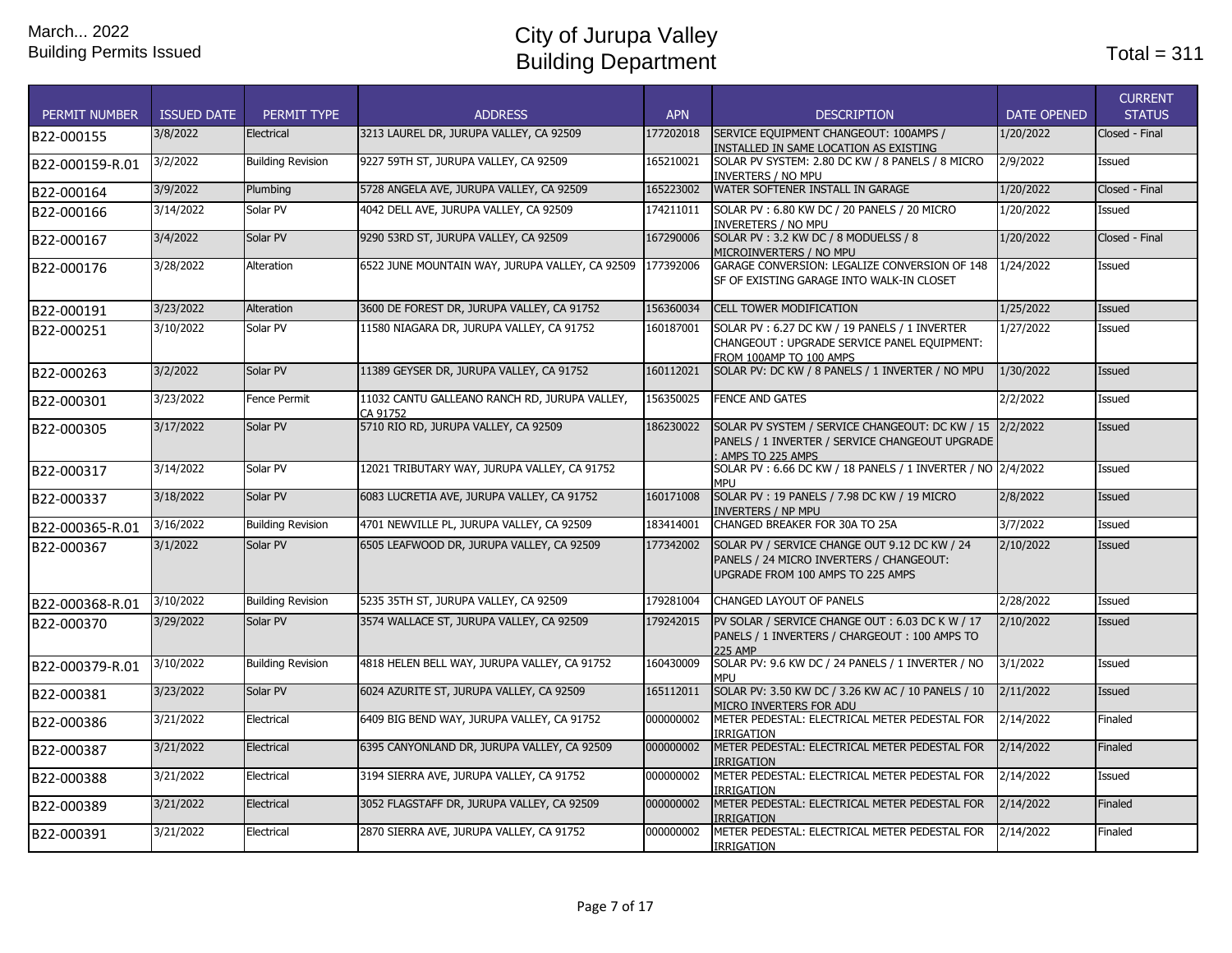| <b>PERMIT NUMBER</b> | <b>ISSUED DATE</b> | PERMIT TYPE         | <b>ADDRESS</b>                                 | <b>APN</b> | <b>DESCRIPTION</b>                                                                                                                                | <b>DATE OPENED</b> | <b>CURRENT</b><br><b>STATUS</b> |
|----------------------|--------------------|---------------------|------------------------------------------------|------------|---------------------------------------------------------------------------------------------------------------------------------------------------|--------------------|---------------------------------|
| B22-000392           | 3/15/2022          | Plumbing            | 6998 KAREN LN, JURUPA VALLEY, CA 92509         | 174052004  | WATER HEATER CHANGEOUT: 40 GAL SAME LOCATION<br><b>IN CLOSET</b>                                                                                  | 2/14/2022          | Issued                          |
| B22-000397           | 3/2/2022           | Electrical          | 5355 CORMORANT CT, JURUPA VALLEY, CA 91752     | 160474006  | BATTERY BACKUP: INSTALL 1 NEW ENPHASE 10K WH<br>BATTERY BACKUP ON EXSISTING SOLAR SYTEM                                                           | 2/14/2022          | Issued                          |
| B22-000399           | 3/14/2022          | <b>New Building</b> | 4511 AVON ST, JURUPA VALLEY, CA 92509          | 169140020  | GARAGE: 800 SF DETACHED GARAGE (REF PLAN CHECK 2/14/2022<br>B21-001144)                                                                           |                    | Issued                          |
| B22-000402           | 3/3/2022           | Solar PV            | 9041 LIMONITE AVE, JURUPA VALLEY, CA 92509     | 165130013  | SOLAR PV: 14.04 DC KW / 10.44 AC KW / 36 PANELS /<br>36 MICRO INVERTERS / SERVICE CHANGEOUT: AMPS TO<br>225 AMPS                                  | 2/15/2022          | Issued                          |
| B22-000412           | 3/14/2022          | Solar PV            | 3985 FORT DR, JURUPA VALLEY, CA 92509          | 181082031  | SOLAR PV / SERVICE CHANGE OUT :4.29 DC KW / 3.90<br>AC KW / 11 PANELS / 11 MICRO INVERTERS / SERVICE<br>CHANGE: UPGRADE FROM 125 AMPS TO 200 AMPS | 2/15/2022          | Issued                          |
| B22-000414           | 3/1/2022           | Solar PV            | 5289 36TH ST, JURUPA VALLEY, CA 92509          | 179282017  | SOLAR PV / SERVICE CHANGE OUT: 7.02 DC KW / 18<br>PANELS / 1 INVERTER / SERVICE CHANGEOUT:<br>UPGRADE FROM 100 AMPS TO 200 AMPS                   | 2/15/2022          | Issued                          |
| B22-000416           | 3/2/2022           | Solar PV            | 7266 VEGA AVE, JURUPA VALLEY, CA 92509         | 185202012  | SOLAR PV: 7.10 DC KW / 20 PANELS / 1 INVERTER / 1<br>BATTERY BACKUP / NO MPU                                                                      | 2/16/2022          | <b>Issued</b>                   |
| B22-000417           | 3/15/2022          | Mechanical          | 4553 AGATE ST, JURUPA VALLEY, CA 92509         | 169210015  | CHANGEOUT 60K BTU FURNACE IN HALL CLOSET                                                                                                          | 2/16/2022          | Issued                          |
| B22-000418           | 3/29/2022          | Solar PV            | 5151 ECLIPSE AVE, JURUPA VALLEY, CA 91752      | 160132035  | SOLAR PV / SERVICE CHANGE OUT :11.44 DC KW / 26<br>PANELS / 26 MICRO INVERTERS / SERVICE CHANEOUT:<br>UPGRADE FROM 100 AMPS TO 125 AMPS           | 2/16/2022          | <b>Issued</b>                   |
| B22-000420           | 3/15/2022          | Mechanical          | 5854 RIDGEVIEW AVE, JURUPA VALLEY, CA 91752    | 161191004  | REPLACE 60K BTU'S FURNANCE IN ATTIC LIKE FOR LIKE 2/16/2022                                                                                       |                    | Issued                          |
| B22-000421           | 3/10/2022          | Solar PV            | 3962 TWINING ST, JURUPA VALLEY, CA 92509       | 181091058  | SOLAR PV / SERVICE CHANGE OUT: 9.72 DC KW / 21<br>PANELS / 21 MICRO INVERTERS / SERVICE CHANGE OUT<br>AMPS TO 225 AMPS                            | 2/16/2022          | <b>Issued</b>                   |
| B22-000424           | 3/10/2022          | Solar PV            | 11822 SHALLOWS DR, JURUPA VALLEY, CA 91752     | 157310002  | SOLAR PV: 8.28 DC KW / 23 PANELS / 23 MICRO<br><b>INVERTERS / NO MPU</b>                                                                          | 2/15/2022          | Issued                          |
| B22-000427           | 3/29/2022          | Solar PV            | 4044 WALLACE ST, JURUPA VALLEY, CA 92509       | 181112002  | SOLAR PV / SERVICE CHANGE OUT: 7.81 DC KW / 22<br>PANELS / 1 INVERTER / CHANGE OUT 100 AMP TO 200<br><b>AMPS</b>                                  | 2/16/2022          | <b>Issued</b>                   |
| B22-000436           | 3/30/2022          | Solar PV            | 10106 PALOMINO AVE, JURUPA VALLEY, CA 92509    | 167042007  | SOLAR PV: 8.25 KW DC / 25 PANELS / 1 INVERTER /<br>SERVICE CHANGEOUT: U PGRADE FROM 100 AMPS TO<br><b>125 AMPS</b>                                | 2/17/2022          | Issued                          |
| B22-000437           | 3/1/2022           | Solar PV            | 6735 36TH ST, JURUPA VALLEY, CA 92509          | 177060020  | SOLAR PV: 5.11 KW DC / 14 PANELS / 1 INVERTER / NO 2/17/2022<br><b>MPI</b>                                                                        |                    | Issued                          |
| B22-000440           | 3/1/2022           | Solar PV            | 3916 DRIVING RANGE RD, JURUPA VALLEY, CA 92509 | 181111057  | SOLAR PV: 8.97 KW DC / 23 PANELS / 1 INVERTER / NO 2/17/2022<br>MPU                                                                               |                    | Finaled                         |
| B22-000441           | 3/8/2022           | Mechanical          | 9244 BIG MEADOW RD, JURUPA VALLEY, CA 92509    | 165270004  | FURNACE CHANGEOUT: 100K BTUS / INSTALLED IN<br>SAME LOCATION AS EXISTING IN ATTIC                                                                 | 2/18/2022          | <b>Issued</b>                   |
| B22-000442           | 3/8/2022           | Plumbing            | 9244 BIG MEADOW RD, JURUPA VALLEY, CA 92509    | 165270004  | WATER HEATER CHANGEOUT: 50 GALLONS / INSTALLED 2/18/2022<br>IN SAME LOCATION AS EXISTING IN OUTSIDE CLOSET                                        |                    | Issued                          |
| B22-000444           | 3/10/2022          | Solar PV            | 7928 LINARES AVE, JURUPA VALLEY, CA 92509      | 163383010  | SOLAR PV: 8.08 DC KW / 19 PANELS / 19 MICRO<br><b>INVERTERS / NO MPU</b>                                                                          | 2/18/2022          | Issued                          |
| B22-000451           | 3/8/2022           | Solar PV            | 6912 TATUM CT, JURUPA VALLEY, CA 92509         | 182472018  | SOLAR PV SYSTEM: 8.52 KW DC / 24 PANELS / 1<br>INVERTER / NO MPU                                                                                  | 2/18/2022          | Issued                          |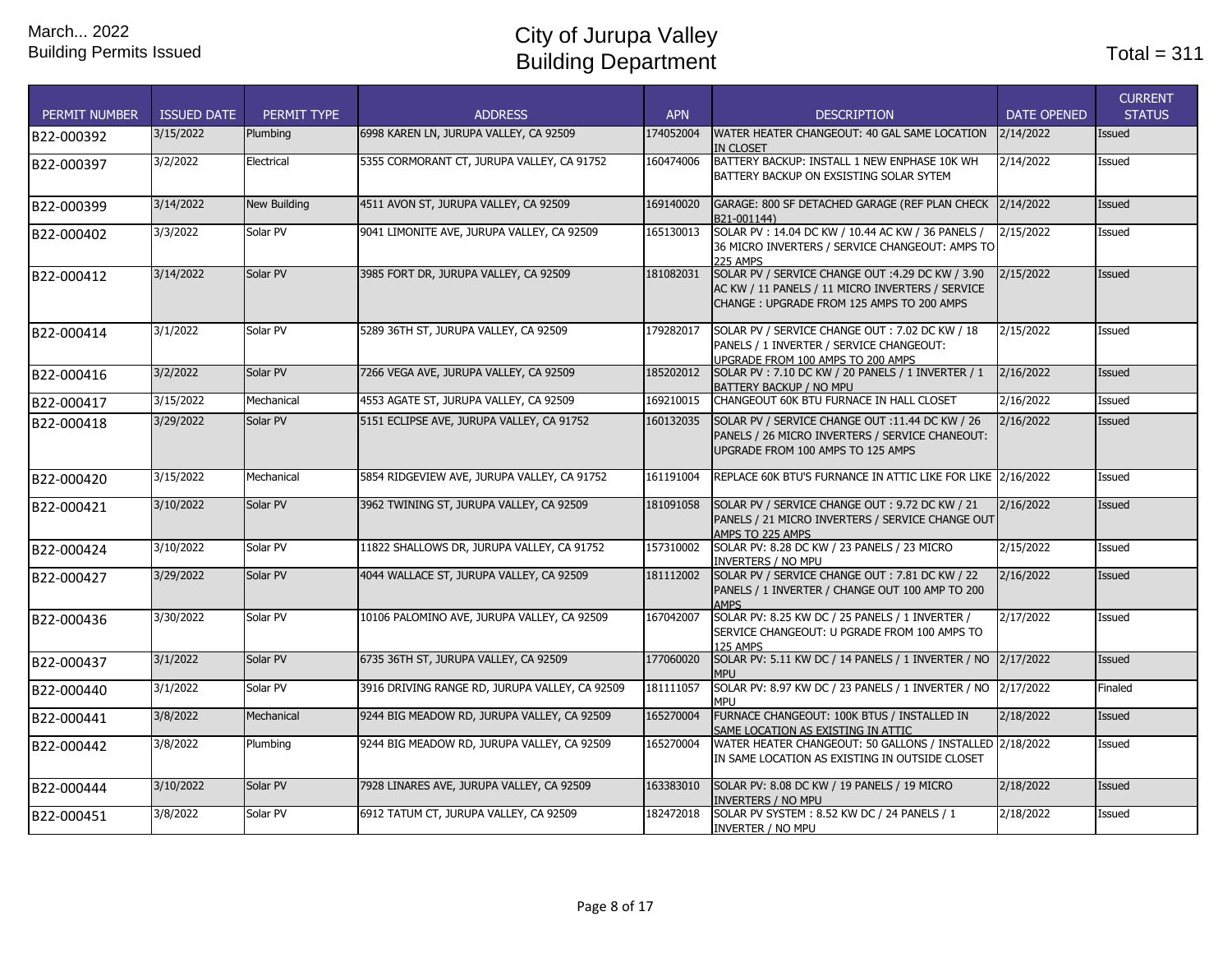| <b>PERMIT NUMBER</b> | <b>ISSUED DATE</b> | PERMIT TYPE  | <b>ADDRESS</b>                                 | <b>APN</b> | <b>DESCRIPTION</b>                                                                                                                      | <b>DATE OPENED</b> | <b>CURRENT</b><br><b>STATUS</b> |
|----------------------|--------------------|--------------|------------------------------------------------|------------|-----------------------------------------------------------------------------------------------------------------------------------------|--------------------|---------------------------------|
| B22-000458           | 3/29/2022          | Solar PV     | 6966 JOHN DR, JURUPA VALLEY, CA 92509          | 186131028  | SOALR PV / SERVICE CHANGE OUT: 5.48 DC KW / 15<br>PANELS / 15 MICRO INVERTERS / SERIVCE CHANGEOUT:<br>UPGRADE FROM 100 AMPS TO 125 AMPS | 2/19/2022          | <b>Issued</b>                   |
| B22-000466           | 3/29/2022          | Solar PV     | 8041 GALENA ST, JURUPA VALLEY, CA 92509        | 171150019  | SOLAR PV: 6.80 KW DC / 17 PANELS / 1 INVERTER /<br>SERVICE CHANGEOUT : UPGRADE FROM AMPS TO 200<br><b>AMPS</b>                          | 2/22/2022          | Issued                          |
| B22-000468           | 3/14/2022          | Solar PV     | 9741 59TH ST, JURUPA VALLEY, CA 92509          | 162182008  | SOLAR PV: 3.65 KW DC / 10 PANELS / 1 INVERTER / NO 2/22/2022<br><b>MPI</b>                                                              |                    | <b>Issued</b>                   |
| B22-000469           | 3/14/2022          | Solar PV     | 5881 BEACH ST, JURUPA VALLEY, CA 92509         | 162182007  | SOLSR PV: 3.65 KW DC / 10 PANELS / 1 INVERTER / NO 2/22/2022<br><b>MPI J</b>                                                            |                    | Issued                          |
| B22-000480           | 3/2/2022           | Re-Roof      | 5794 ANGELA AVE, JURUPA VALLEY, CA 92509       | 165223006  | RE ROOF: REMOVE EXISTING SHINGLES AND REPLACE<br>WITH COOL ROOF SHINGLES                                                                | 2/23/2022          | Issued                          |
| B22-000481           | 3/28/2022          | Solar PV     | 7030 JOHN DR, JURUPA VALLEY, CA 92509          | 185270017  | SOLAR PV: 8.91 KW DC / 27 PANELS / 1 INVERTER / NO 2/23/2022<br>mpu                                                                     |                    | Issued                          |
| B22-000482           | 3/30/2022          | Solar PV     | 10093 WILLOWBROOK RD, JURUPA VALLEY, CA 92509  | 167400003  | SOLAR PV: 6.93 KW DC / 21 MODULES / 1 INVERTERS / 2/23/2022<br>NO MPU                                                                   |                    | <b>Issued</b>                   |
| B22-000497           | 3/22/2022          | Solar PV     | 4005 LEIGH ST, JURUPA VALLEY, CA 92509         | 181044018  | SOLAR PV: 6.39 KW DC / 18 PANELS / 1 INVERTER / NO 2/24/2022<br>MPI J                                                                   |                    | Issued                          |
| B22-000499           | 3/9/2022           | Solar PV     | 6169 SUNNY CIR, JURUPA VALLEY, CA 91752        | 160171047  | SOLAR PV: 5.10 KW DC / 20 PANELS / 1 INVERTER / NO 2/25/2022<br><b>MPU</b>                                                              |                    | Issued                          |
| B22-000501           | 3/9/2022           | Solar PV     | 11170 HERCULES WAY, JURUPA VALLEY, CA 91752    | 160072036  | SOLAR PV: 6.39 KW DC / 18 PANELS / 1 INVERTER / 1<br>TESLA POWER WALL / NO MPU / TESLA POWERWALL                                        | 2/25/2022          | Issued                          |
| B22-000502           | 3/10/2022          | Solar PV     | 5476 TROTH ST, JURUPA VALLEY, CA 91752         | 161032018  | SOLAR PV: 3.70 KW DC / 10 PANELS / 10 MICRO<br><b>INVERTERS / NO MPU</b>                                                                | 2/25/2022          | Closed - Final                  |
| B22-000512           | 3/28/2022          | Solar PV     | 4702 LAUREL RIDGE DR, JURUPA VALLEY, CA 92509  | 183500013  | SOLAR PV / 13.68 KW DC / 38 PANELS / 38 MICRO<br>INVERTERS / SERVICE CHANGEOUT AMPS TO 225 AMPS                                         | 2/28/2022          | Issued                          |
| B22-000517           | 3/10/2022          | Solar PV     | 11215 66TH ST, JURUPA VALLEY, CA 91752         | 157161012  | SOLAR PV: 3.50 KW DC / 10 PANELS / 1 INVERTER / NO 2/28/2022<br><b>MPI</b>                                                              |                    | Closed - Final                  |
| B22-000520           | 3/1/2022           | Plumbing     | 4981 NEWCASTLE ST, JURUPA VALLEY, CA 92509     | 167131041  | WATER HEATER CHANGEOUT: 40 GALLONS / INSTALLED 3/1/2022<br>IN SAME LOCATION AS EXSITING IN LAUNDRY ROOM                                 |                    | Issued                          |
| B22-000521           | 3/1/2022           | Alteration   | 9274 63RD ST, JURUPA VALLEY, CA 92509          | 163050007  | <b>STUCCO HOUSE ONLY</b>                                                                                                                | 3/1/2022           | <b>Issued</b>                   |
| B22-000522           | 3/1/2022           | Electrical   | 5446 STEVE AVE, JURUPA VALLEY, CA 92509        | 162040002  | SERVICE CHANGEOUT: PANEL UPGRADE FROM 100<br>AMPS TO 200 AMPS / INSTALLED IN SAME LOCATION AS<br><b>EXSITING</b>                        | 3/1/2022           | Issued                          |
| B22-000523           | 3/1/2022           | Patio        | 3095 MAMMOTH AVE, JURUPA VALLEY, CA 92509      | 177411011  | PATIO COVER: 286 SF / ALUMAWOOD / ATTACHED / 2<br><b>LED LIGHTS</b>                                                                     | 3/1/2022           | Closed - Final                  |
| B22-000528           | 3/1/2022           | Fence Permit | 7928 PUTTERS CIR, JURUPA VALLEY, CA 92509      | 166560013  | BLOCK WALL 131LF, 3' HIGH RETAINING BLOCK WALL,<br>PER CITY STANDARD / (1) PILASTER                                                     | 3/1/2022           | Closed - Final                  |
| B22-000530           | 3/1/2022           | Electrical   | 7928 PUTTERS CIR, JURUPA VALLEY, CA 92509      | 166560013  | ELECTRICAL LINE : 160 LF / #12 WIRE / (1) GFI / (1)<br>OUTLET / ELECTRICAL FOR FUTURE USE : 141 LF / #8<br>WIRE / GAS LINE: 100 LF      | 3/1/2022           | Closed - Final                  |
| B22-000531           | 3/8/2022           | Solar PV     | 9475 RANCHO JURUPA DR, JURUPA VALLEY, CA 92509 | 000000002  | SOLAR PV: 4.9 KW DC / 14 PANELS / 14<br>MICROINVERTERS / REF MASTER SOLAR PC B21-000503                                                 | 3/1/2022           | Issued                          |
| B22-000532           | 3/8/2022           | Solar PV     | 9487 RANCHO JURUPA DR, JURUPA VALLEY, CA 92509 | 000000002  | SOLAR PV: 4.2 KW DC / 12 PANELS / 12<br>MICROINVERTERS / REF MASTER SOLAR PC B21-000503                                                 | 3/1/2022           | <b>Issued</b>                   |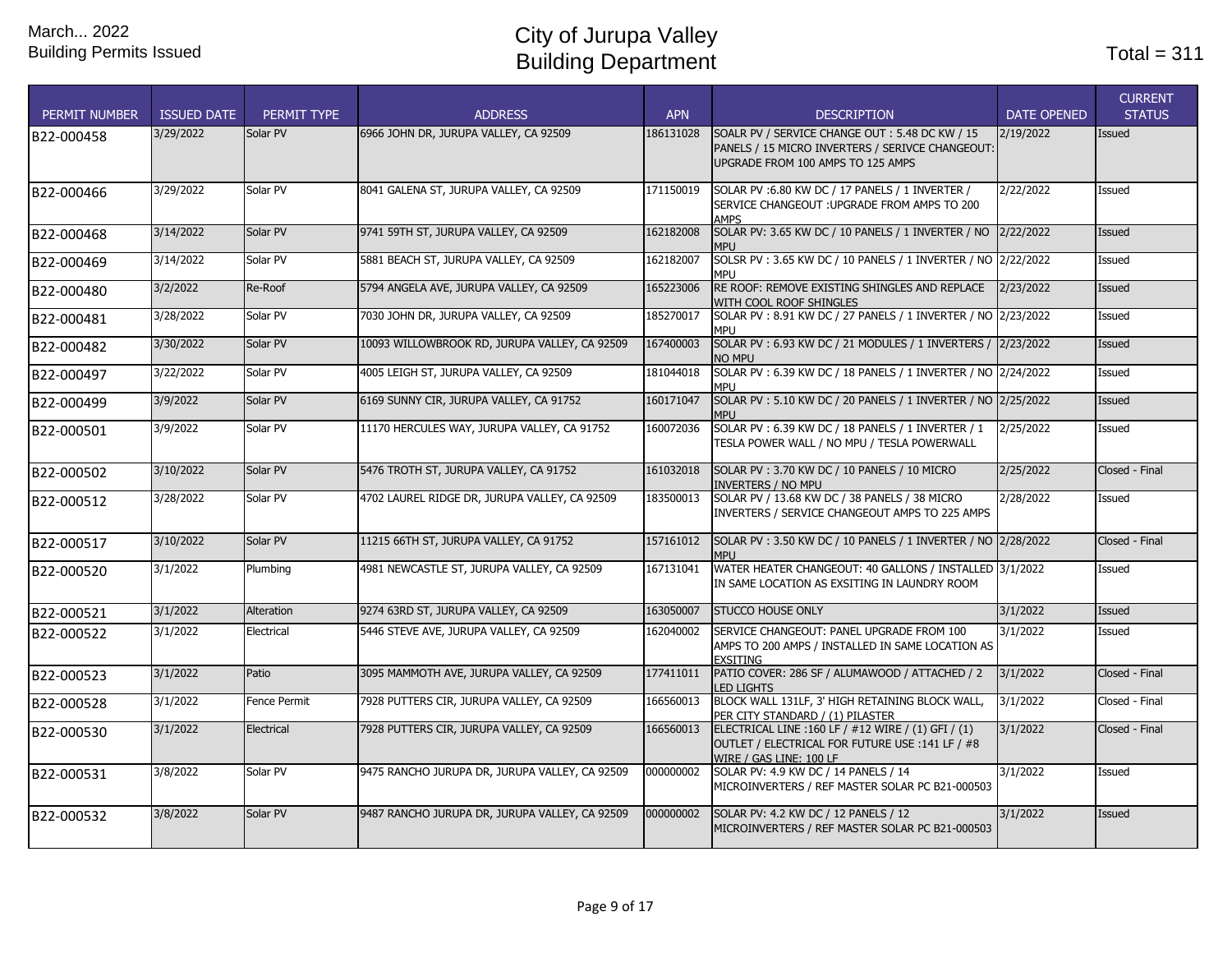| <b>PERMIT NUMBER</b> | <b>ISSUED DATE</b> | PERMIT TYPE      | <b>ADDRESS</b>                                 | <b>APN</b> | <b>DESCRIPTION</b>                                                                                               | <b>DATE OPENED</b> | <b>CURRENT</b><br><b>STATUS</b> |
|----------------------|--------------------|------------------|------------------------------------------------|------------|------------------------------------------------------------------------------------------------------------------|--------------------|---------------------------------|
| B22-000533           | 3/8/2022           | Solar PV         | 9499 RANCHO JURUPA DR, JURUPA VALLEY, CA 92509 | 000000002  | SOLAR PV: 4.9 KW DC / 14 PANELS / 14<br>MICROINVERTERS / REF MASTER SOLAR PC B21-000503                          | 3/1/2022           | Issued                          |
| B22-000534           | 3/8/2022           | Solar PV         | 9523 RANCHO JURUPA RD, JURUPA VALLEY, CA 92509 | 000000002  | SOLAR PV: 4.2 KW DC / 12 PANELS / 12<br>MICROINVERTERS / REF MASTER SOLAR PC B21-000503                          | 3/1/2022           | <b>Issued</b>                   |
| B22-000535           | 3/8/2022           | Solar PV         | 9535 RANCHO JURUPA RD, JURUPA VALLEY, CA 92509 | 000000002  | SOLAR PV: 4.9 KW DC / 14 PANELS / 14<br>MICROINVERTERS / REF MASTER SOLAR PC B21-000503                          | 3/1/2022           | Issued                          |
| B22-000536           | 3/8/2022           | Solar PV         | 9547 RANCHO JURUPA RD, JURUPA VALLEY, CA 92509 | 000000002  | SOLAR PV: 4.9 KW DC / 14 PANELS / 14<br>MICROINVERTERS / REF MASTER SOLAR PC B21-000503                          | 3/1/2022           | Issued                          |
| B22-000537           | 3/8/2022           | Solar PV         | 6254 CATRIA ST, JURUPA VALLEY, CA 92509        | 000000002  | SOLAR PV: 4.2 KW DC / 12 PANELS / 12<br>MICROINVERTERS / REF MASTER SOLAR PC B21-000503                          | 3/1/2022           | Issued                          |
| B22-000538           | 3/8/2022           | Solar PV         | 6266 CATRIA ST, JURUPA VALLEY, CA 92509        | 000000002  | SOLAR PV: 4.9 KW DC / 14 PANELS / 14<br>MICROINVERTERS / REF MASTER SOLAR PC B21-000503                          | 3/1/2022           | Issued                          |
| B22-000539           | 3/8/2022           | Solar PV         | 6278 CATRIA ST, JURUPA VALLEY, CA 92509        | 000000002  | SOLAR PV: 4.9 KW DC / 14 PANELS / 14<br>MICROINVERTERS / REF MASTER SOLAR PC B21-000503                          | 3/1/2022           | Issued                          |
| B22-000540           | 3/8/2022           | Solar PV         | 6290 CATRIA ST, JURUPA VALLEY, CA 92509        | 000000002  | SOLAR PV: 4.2 KW DC / 12 PANELS / 12<br>MICROINVERTERS / REF MASTER SOLAR PC B21-000503                          | 3/1/2022           | Issued                          |
| B22-000541           | 3/8/2022           | Solar PV         | 6291 CATRIA ST, JURUPA VALLEY, CA 92509        | 000000002  | SOLAR PV: 4.9 KW DC / 14 PANELS / 14<br>MICROINVERTERS / REF MASTER SOLAR PC B21-000503                          | 3/1/2022           | Issued                          |
| B22-000542           | 3/8/2022           | Solar PV         | 6279 CATRIA ST, JURUPA VALLEY, CA 92509        | 000000002  | SOLAR PV: 4.2 KW DC / 12 PANELS / 12<br>MICROINVERTERS / REF MASTER SOLAR PC B21-000503                          | 3/1/2022           | Issued                          |
| B22-000543           | 3/8/2022           | Solar PV         | 6267 CATRIA ST, JURUPA VALLEY, CA 92509        | 000000002  | SOLAR PV: 4.9 KW DC / 14 PANELS / 14<br>MICROINVERTERS / REF MASTER SOLAR PC B21-000503                          | 3/1/2022           | Issued                          |
| B22-000544           | 3/8/2022           | Solar PV         | 6255 CATRIA ST, JURUPA VALLEY, CA 92509        | 000000002  | SOLAR PV: 4.9 KW DC / 14 PANELS / 14<br>MICROINVERTERS / REF MASTER SOLAR PC B21-000503                          | 3/1/2022           | Issued                          |
| B22-000546           | 3/2/2022           | Re-Roof          | 6888 SEDONA DR, JURUPA VALLEY, CA 92509        | 183182031  | RE ROOF: REMOVE EXISTING SHINGLES AND REPLACE<br>WITH COOL ROOF                                                  | 3/2/2022           | Closed - Final                  |
| B22-000547           | 3/2/2022           | Sign - Permanent | 3420 DE FOREST CIR, JURUPA VALLEY, CA 91752    | 156360020  | PERMANENT SIGNAGE NEW                                                                                            | 3/2/2022           | Issued                          |
| B22-000551           | 3/2/2022           | Electrical       | 5449 CAMINO REAL, JURUPA VALLEY, CA 92509      | 185022008  | NEW METER 200 AMPS ON LEFT SIDE OF ADU                                                                           | 3/2/2022           | Issued                          |
| B22-000552           | 3/2/2022           | Pool-Spa         | 9917 MISSION BLVD, JURUPA VALLEY, CA 92509     | 170130027  | DEMO POOL AND REMOVING BREAKERS FROM PANEL<br>REMOVING ELECTRICAL                                                | 3/2/2022           | Closed - Final                  |
| B22-000553           | 3/2/2022           | Electrical       | 11600 RIVERSIDE DR, JURUPA VALLEY, CA 91752    | 156080002  | SERVICE CHANGEOUT: MAIN BREAKER 277/480V<br>3000AMP TO NEW MAIN BREAKER 277/480V 3000AMP<br><b>WITH SHUTDOWN</b> | 3/2/2022           | Issued                          |
| B22-000554           | 3/30/2022          | Solar PV         | 11858 AMETHYST CT, JURUPA VALLEY, CA 91752     | 152380010  | PV SOLAR: 10.38 KW DC / 31 PANELS / 1 INVERTER /<br>NO MPU                                                       | 3/2/2022           | Issued                          |
| B22-000555           | 3/9/2022           | Mechanical       | 9261 63RD ST, JURUPA VALLEY, CA 92509          | 163021030  | HVAC CHANGEOUT: 4 TON, 80K BTU'S / INSTALL IN<br>SAME LOCATION AS EXISITNG IN ATTIC.                             | 3/2/2022           | Issued                          |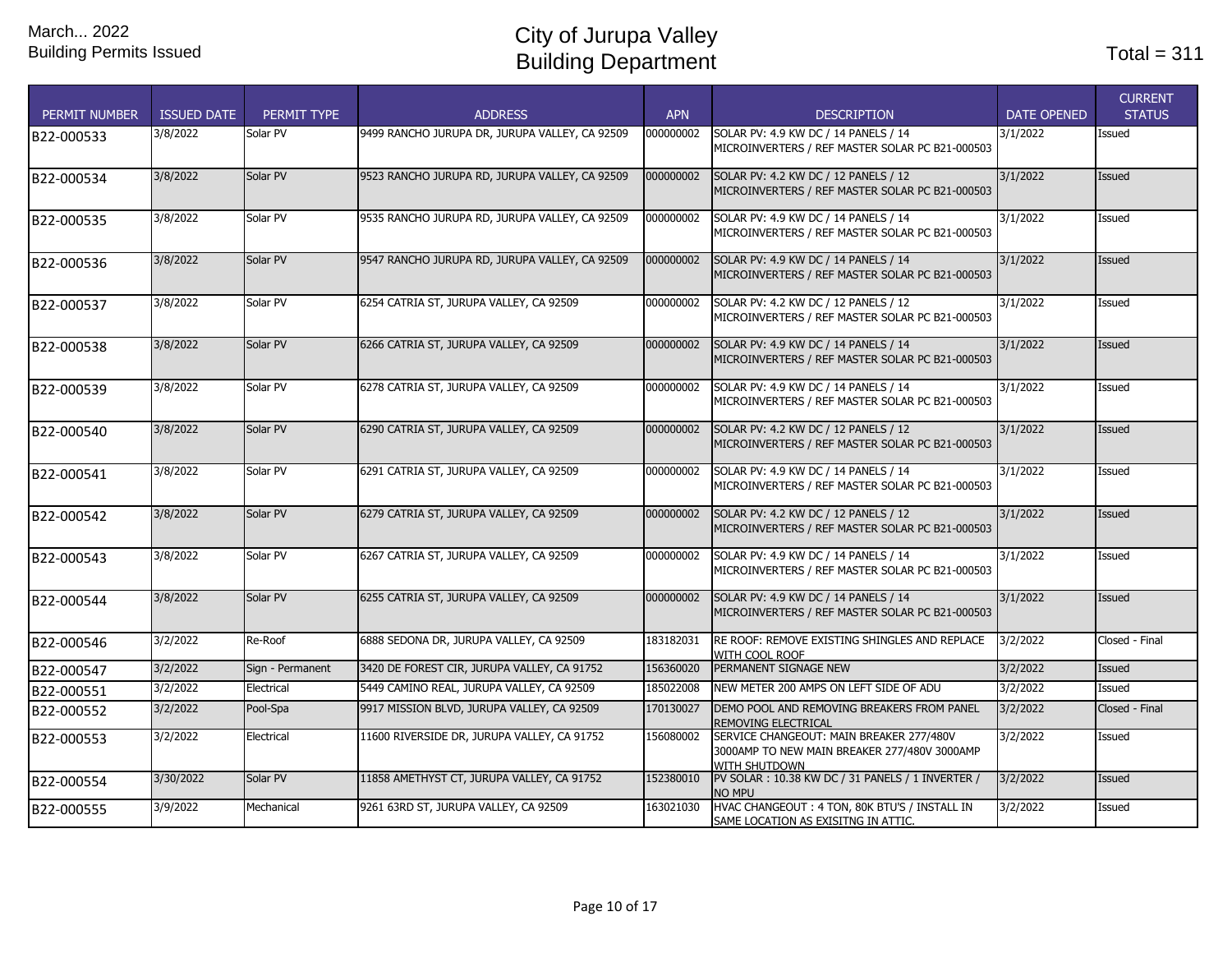| <b>PERMIT NUMBER</b> | <b>ISSUED DATE</b> | PERMIT TYPE              | <b>ADDRESS</b>                                              | <b>APN</b> | <b>DESCRIPTION</b>                                                                                                                                               | <b>DATE OPENED</b> | <b>CURRENT</b><br><b>STATUS</b> |
|----------------------|--------------------|--------------------------|-------------------------------------------------------------|------------|------------------------------------------------------------------------------------------------------------------------------------------------------------------|--------------------|---------------------------------|
| B22-000558           | 3/14/2022          | Solar PV                 | 9953 GRANITE HILL DR, JURUPA VALLEY, CA 92509               | 173060006  | SOLAR PV: 4.260 KW DC / 12 PANELS / 1 INVERTER /<br>SERVICE CHANGEOUT: UPGRADE FROM 100 AMP TO 200<br><b>AMP</b>                                                 | 3/3/2022           | <b>Issued - Revisions</b>       |
| B22-000558-R.01      | 3/21/2022          | <b>Building Revision</b> | 9953 GRANITE HILL DR, JURUPA VALLEY, CA 92509               | 173060006  | ADDED MAIN PANEL REPLACEMENT" EXISTING 100 AMP 3/17/2022<br>PANEL TO BE REPLACED WITH NEW 200 APM PANEL                                                          |                    | Issued                          |
| B22-000559           | 3/3/2022           | Electrical               | 6370 ALTON ST, JURUPA VALLEY, CA 92509                      | 182092007  | SERVICE CHANGEOUT : PANEL UPGRADE FROM 100 AMP 3/3/2022<br>TO 200 AMP / INSTALL IN SAME LOCATION AS<br>EXISTING.                                                 |                    | <b>Issued</b>                   |
| B22-000560           | 3/4/2022           | Addition                 | 10465 N LYNN CIR, #BLDG # 32, JURUPA VALLEY, CA<br>91752    | 156230001  | CONVERT 2 BEDROOM UNIT INTO (2) 1 BEDROOM<br>UNITS WITH A 466 SF ADDITION / UNITS #4 & #12<br>MASTER PLAN UNDER PERMIT # B20-000158                              | 3/3/2022           | Issued                          |
| B22-000561           | 3/14/2022          | Sign - Permanent         | 2655 RUBIDOUX BLVD, JURUPA VALLEY, CA 92509                 | 178140010  | SIGN: (1) ILLUMINATED CHANNEL LETTER SIGN "WEST<br>COAST COLD STORAGE" / (1) STUD MOUNTED SIGN<br>"2655"                                                         | 3/3/2022           | Closed - Final                  |
| B22-000563           | 3/3/2022           | Sign - Permanent         | 6824 VALLEY WAY, JURUPA VALLEY, CA 92509                    | 183112014  | REPAIR AND REPLACE VINYL SIGNAGE AND CHANNEL<br>LETTERS SIGNAGE ABOVE CAR WASH                                                                                   | 3/3/2022           | Issued                          |
| B22-000564           | 3/4/2022           | <b>Addition</b>          | 10330 N LYNN CIR, #BLDG # 64, JURUPA VALLEY, CA<br>91752    | 152230003  | CONVERT 2 BEDROOM UNIT INTO (2) 1 BEDROOM<br>UNITS WITH A 466 SF ADDITION / UNITS #4 & #12<br>MASTER PLAN UNDER PERMIT # B20-000158                              | 3/3/2022           | Issued                          |
| B22-000565           | 3/4/2022           | Addition                 | 3581 EVE CIR, #BLDG # 02, JURUPA VALLEY, CA 91752 156220001 |            | CONVERT 2 BEDROOM UNIT INTO (2) 1 BEDROOM<br>UNITS WITH A 466 SF ADDITION / UNITS #4 & #12<br>MASTER PLAN UNDER PERMIT # B20-000158                              | 3/3/2022           | Issued                          |
| B22-000566           | 3/4/2022           | Addition                 | 10425 N LYNN CIR, #BLDG # 45, JURUPA VALLEY, CA             | 156230001  | CONVERT 2 BEDROOM UNIT INTO (2) 1 BEDROOM<br>UNITS WITH A 466 SF ADDITION / UNITS #4 & #12<br>MASTER PLAN UNDER PERMIT # B20-000158                              | 3/3/2022           | Issued                          |
| B22-000567           | 3/4/2022           | Addition                 | 10441 N LYNN CIR, #BLDG # 46, JURUPA VALLEY, CA<br>91752    | 156230001  | CONVERT 2 BEDROOM UNIT INTO (2) 1 BEDROOM<br>UNITS WITH A 466 SF ADDITION / UNITS #4 & #12<br>MASTER PLAN UNDER PERMIT # B20-000158                              | 3/3/2022           | Issued                          |
| B22-000568           | 3/4/2022           | Addition                 | 3701 EVE CIR, #BLDG # 83, JURUPA VALLEY, CA 91752           | 156220001  | CONVERT 2 BEDROOM UNIT INTO (2) 1 BEDROOM<br>UNITS WITH A 466 SF ADDITION / UNITS #4 & #12<br>MASTER PLAN UNDER PERMIT # B20-000158                              | 3/3/2022           | Issued                          |
| B22-000569           | 3/9/2022           | Solar PV                 | 6975 27TH ST, JURUPA VALLEY, CA 92509                       | 174052014  | SOLAR PV SYSTEM: 19.8 KW DC / 55 PANELS / 3<br>INVERTERS / SERVICE CHANGEOUT: UPGRADE<br>EXISTING 200 AMP MAIN PANEL TO 200 AMP SOLAR<br>READY MAIN PANEL        | 3/3/2022           | Closed - Final                  |
| B22-000569-R.01      | 3/11/2022          | <b>Building Revision</b> | 6975 27TH ST, JURUPA VALLEY, CA 92509                       | 174052014  | SOLAR PV SYSTEM: 19.8 KW DC / 55 PANELS / 3<br>INVERTERS / SERVICE CHANGEOUT: UPGRADE<br>EXISTING 200 AMP MAIN PANEL TO 200 AMP SOLAR<br><b>READY MAIN PANEL</b> | 3/9/2022           | Issued                          |
| B22-000570           | 3/4/2022           | Addition                 | 10471 S LYNN CIR, #BLDG # 27, JURUPA VALLEY, CA<br>91752    | 156230001  | CONVERT 2 BEDROOM UNIT INTO (2) 1 BEDROOM<br>UNITS WITH A 466 SF ADDITION / UNITS #4 & #12<br>MASTER PLAN UNDER PERMIT # B20-000158                              | 3/3/2022           | Issued                          |
| B22-000572           | 3/18/2022          | Solar PV                 | 6676 COLOMA WAY, JURUPA VALLEY, CA 92509                    | 177361011  | SOLAR PV: 7.00 KW DC / 20 PANELS / 1 INVERTER / NO<br><b>MPU</b>                                                                                                 | 3/3/2022           | Issued                          |
| B22-000573           | 3/4/2022           | Fence Permit             | 5701 BEACH ST, JURUPA VALLEY, CA 92509                      | 162133003  | VINYL FENCE: 251 LF 6' HIGH VINYL FENCE                                                                                                                          | 3/4/2022           | Closed - Final                  |
| B22-000574           | 3/4/2022           | Pool-Spa                 | 11892 GOLDENEYE DR, JURUPA VALLEY, CA 91752                 | 160351025  | POOL AND SPA WITH GAS AND ELECTRICAL                                                                                                                             | 3/4/2022           | Issued                          |
| B22-000575           | 3/18/2022          | Solar PV                 | 4326 EXMOOR CT, JURUPA VALLEY, CA 92509                     | 181321004  | PV SOLAR SYSTEM: 10.40 DC KW / 26 PANELS / 26<br>MICRO INVERTERS / SERVICE CHANGEOUT : UPGRADE<br><b>FROM 125 AMPS TO 225</b>                                    | 2/21/2022          | Issued                          |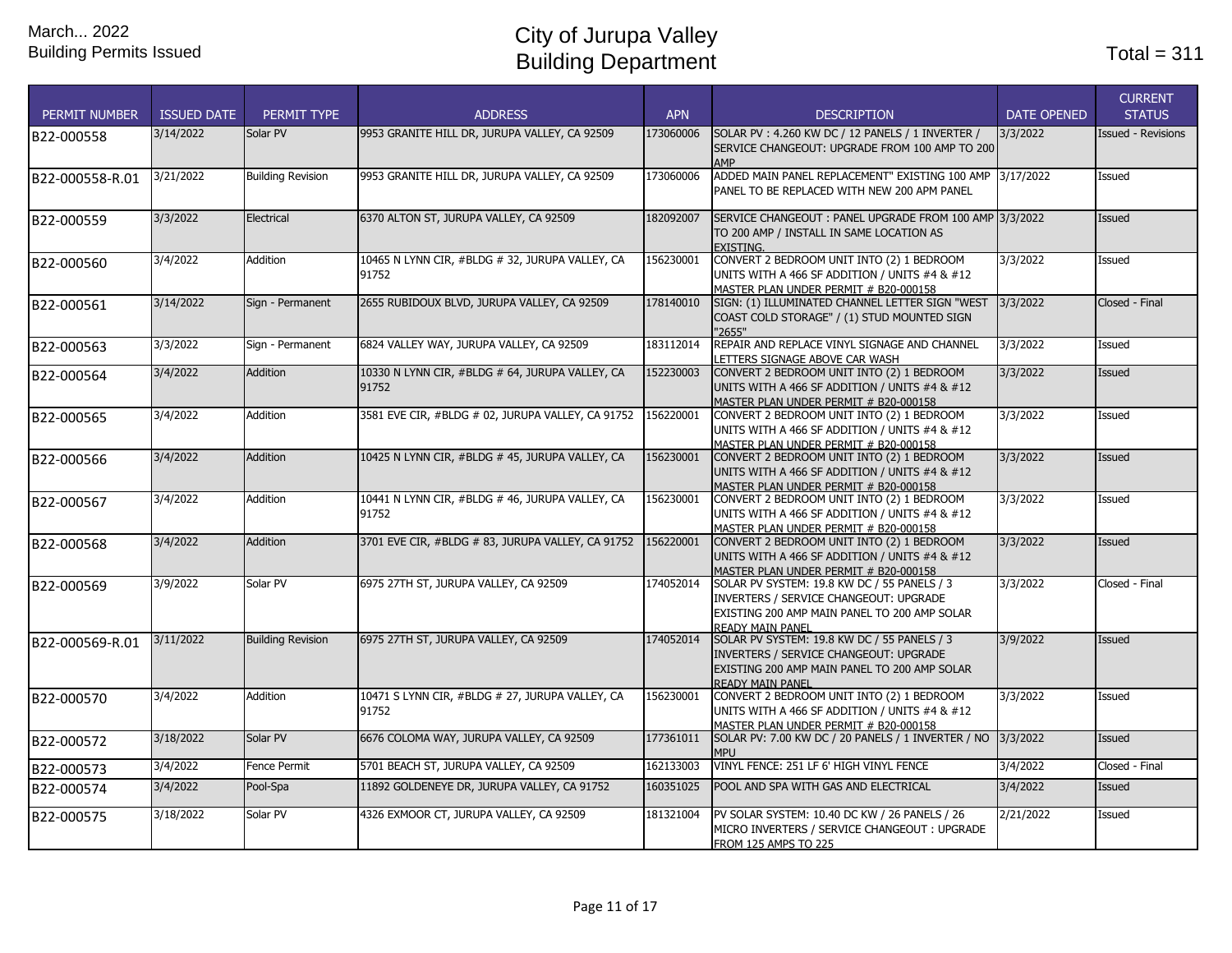| <b>PERMIT NUMBER</b> | <b>ISSUED DATE</b> | PERMIT TYPE | <b>ADDRESS</b>                                 | <b>APN</b> | <b>DESCRIPTION</b>                                                                                                               | <b>DATE OPENED</b> | <b>CURRENT</b><br><b>STATUS</b> |
|----------------------|--------------------|-------------|------------------------------------------------|------------|----------------------------------------------------------------------------------------------------------------------------------|--------------------|---------------------------------|
| B22-000576           | 3/4/2022           | Pool-Spa    | 11778 SALVIA ST, JURUPA VALLEY, CA 91752       | 160280005  | POOL AND SPA WITH GAS AND ELECTRICAL AND GAS<br>INE FOR FIREPIT.                                                                 | 3/4/2022           | Issued                          |
| B22-000577           | 3/18/2022          | Solar PV    | 5136 STEVE AVE, JURUPA VALLEY, CA 92509        | 167050003  | PV SOLAR: 5.32 KW DC / 14 PANELS /14 MICRO<br>INVERETERS / SERVICE CHANGE OUT: UPGRADE FROM<br>AMPS TO 225 AMPS                  | 3/4/2022           | Issued                          |
| B22-000578           | 3/4/2022           | Patio       | 4585 SHETLAND LN, JURUPA VALLEY, CA 92509      | 169341001  | PATIO COVER: 828 SF ATTACHED ALUMINIUM WOOD<br>ENGINEERED PATIO COVER W/ 8 LED LIGHTS, 2<br>CEILING FANS AND 2 GFCI'S            | 3/4/2022           | Closed - Final                  |
| B22-000579           | 3/4/2022           | Pool-Spa    | 3056 MAMMOTH AVE, JURUPA VALLEY, CA 92509      | 177412016  | POOL AND SPA WITH GAS AND ELECTRICAL                                                                                             | 3/4/2022           | Issued                          |
| B22-000581           | 3/8/2022           | Re-Roof     | 6912 TATUM CT, JURUPA VALLEY, CA 92509         | 182472018  | REROOF: LIFT EXISTING TILE AND REPLACE<br>UNDERLAYMENT PAPER THEN LAY EXISITNG TILE BACK<br>DOWN.                                | 3/7/2022           | <b>Issued</b>                   |
| B22-000582           | 3/28/2022          | Solar PV    | 11588 PETUNIA CT, JURUPA VALLEY, CA 91752      | 160300021  | SOLAR PV: 5.92 KW DC / 16 PANELS / 1 INVERTER / NO 3/7/2022<br><b>MPI J</b>                                                      |                    | Finaled                         |
| B22-000583           | 3/18/2022          | Solar PV    | 5585 AVOCET DR, JURUPA VALLEY, CA 91752        | 160411001  | SOLAR PV: 7.03 KW DC / 19 PANELS / 19 MICRO<br>Inverters / No MPU                                                                | 3/7/2022           | <b>Issued</b>                   |
| B22-000584           | 3/7/2022           | Pool-Spa    | 5041 VIOLAS CT, JURUPA VALLEY, CA 91752        | 160281034  | POOL / SPA WITH GAS AND ELECTRICAL                                                                                               | 3/7/2022           | Issued                          |
| B22-000586           | 3/7/2022           | Re-Roof     | 6119 COVELLO ST, JURUPA VALLEY, CA 92509       | 186101009  | RE ROOF: REMOVE AND REPLACE SHINGLES AND<br>REPLACE WITH COOL ROOF SHINGELS                                                      | 3/7/2022           | Issued                          |
| B22-000587           | 3/7/2022           | Alteration  | 6085 AVENUE JUAN DIAZ, JURUPA VALLEY, CA 92509 | 185221020  | REMODEL EXISTING BATHROOM IN MASTER BATHROOM 3/7/2022<br>REMOVE AND REPLACE SHOWER PAN LIKE FOR LIKE.                            |                    | Issued                          |
| B22-000597           | 3/11/2022          | Mechanical  | 7794 LONGS PEAK DR, JURUPA VALLEY, CA 92509    | 183383011  | HVAC CHANGEOUT: 5 TONS, 80K BTUS / INSTALLED IN<br>SAME LOCATION AS EXISTING IN GARAGE                                           | 3/7/2022           | Issued                          |
| B22-000607           | 3/18/2022          | Solar PV    | 4309 RIDGERIDER CT, JURUPA VALLEY, CA 92509    | 169172037  | SOLAR PV: 5.55 KW DC / 15 PANELS / 15 MICRO<br>INVERTERS / NO MPU                                                                | 3/8/2022           | Issued                          |
| B22-000608           | 3/8/2022           | Patio       | 7631 PHEASANT RUN RD, JURUPA VALLEY, CA 92509  | 185251005  | PATIO COVER: 231 SF ATTACHED ALUMINUM WOOD<br>ENGINEERED PATIO COVER WITH NO ELECTRICAL                                          | 3/8/2022           | <b>Issued</b>                   |
| B22-000609           | 3/8/2022           | Pool-Spa    | 3313 QUARRY DR, JURUPA VALLEY, CA 92509        | 174430004  | POOL AND SPA WITH GAS AND ELECTRICAL                                                                                             | 3/8/2022           | Issued                          |
| B22-000614           | 3/8/2022           | Patio       | 7944 PUTTERS CIR, JURUPA VALLEY, CA 92509      | 166560014  | PATIO COVER: ATTACHED ALUMINUM WOOD<br>ENGINEERED PATIO COVER WITH 4 LIGHTS AND 3 FANS                                           | 3/8/2022           | Issued                          |
| B22-000615           | 3/15/2022          | Mechanical  | 4423 SHETLAND LN, JURUPA VALLEY, CA 92509      | 169341011  | HVAC CHANGEOUT: TON, 85K BTUS / INSTALLED IN<br>SAME LOCATION AS EXISITING IN HALLWAY                                            | 3/8/2022           | Issued                          |
| B22-000616           | 3/8/2022           | Patio       | 2716 HALF DOME CT, JURUPA VALLEY, CA 92509     | 177380023  | PATIO COVER: 352 SF ATTACHED ALUMINUM WOOD<br>ENGINEERED PATIO COVER WITH 2 FANS                                                 | 3/8/2022           | Closed - Final                  |
| B22-000618           | 3/18/2022          | Solar PV    | 9375 STRATHMORE LN, JURUPA VALLEY, CA 92509    | 170371018  | SOLAR PV: 4.55 KW DC / 13 PANELS / 1 INVERTER / NO 3/9/2022<br><b>MPI</b>                                                        |                    | Issued                          |
| B22-000619           | 3/9/2022           | Re-Roof     | 10442 58TH ST, JURUPA VALLEY, CA 91752         | 161162012  | RE ROOF: REMOVE EXSITING SHINGLES AND REPLACE<br>WITH COOL ROOF SHINGLES                                                         | 3/9/2022           | Finaled                         |
| B22-000620           | 3/9/2022           | Addition    | 6008 NATCHEZ RD, JURUPA VALLEY, CA 92509       | 165253007  | ROOM ADDITION TO SFD / 600SF CONTINUE ON NEW<br>PERMIT WITH ORIGINAL PLANS TO FINSIH OUT PERMIT<br># 2019-18859 THAT HAD EXPIRED | 3/9/2022           | Issued                          |
| B22-000622           | 3/9/2022           | Plumbing    | 5277 DUNWOOD ST, JURUPA VALLEY, CA 92509       | 167261014  | WATER HEATER CHANGEOUT: 40 GALLONS /<br>INSTALLED IN SAME LOCATION AS EXISTING IN CLOSET<br><b>IN HOUSE</b>                      | 3/9/2022           | <b>Issued</b>                   |
| B22-000623           | 3/9/2022           | Electrical  | 3401 SPACE CENTER CT, JURUPA VALLEY, CA 91752  | 156150069  | TEMP POWER: 100 AMPS                                                                                                             | 3/9/2022           | Issued                          |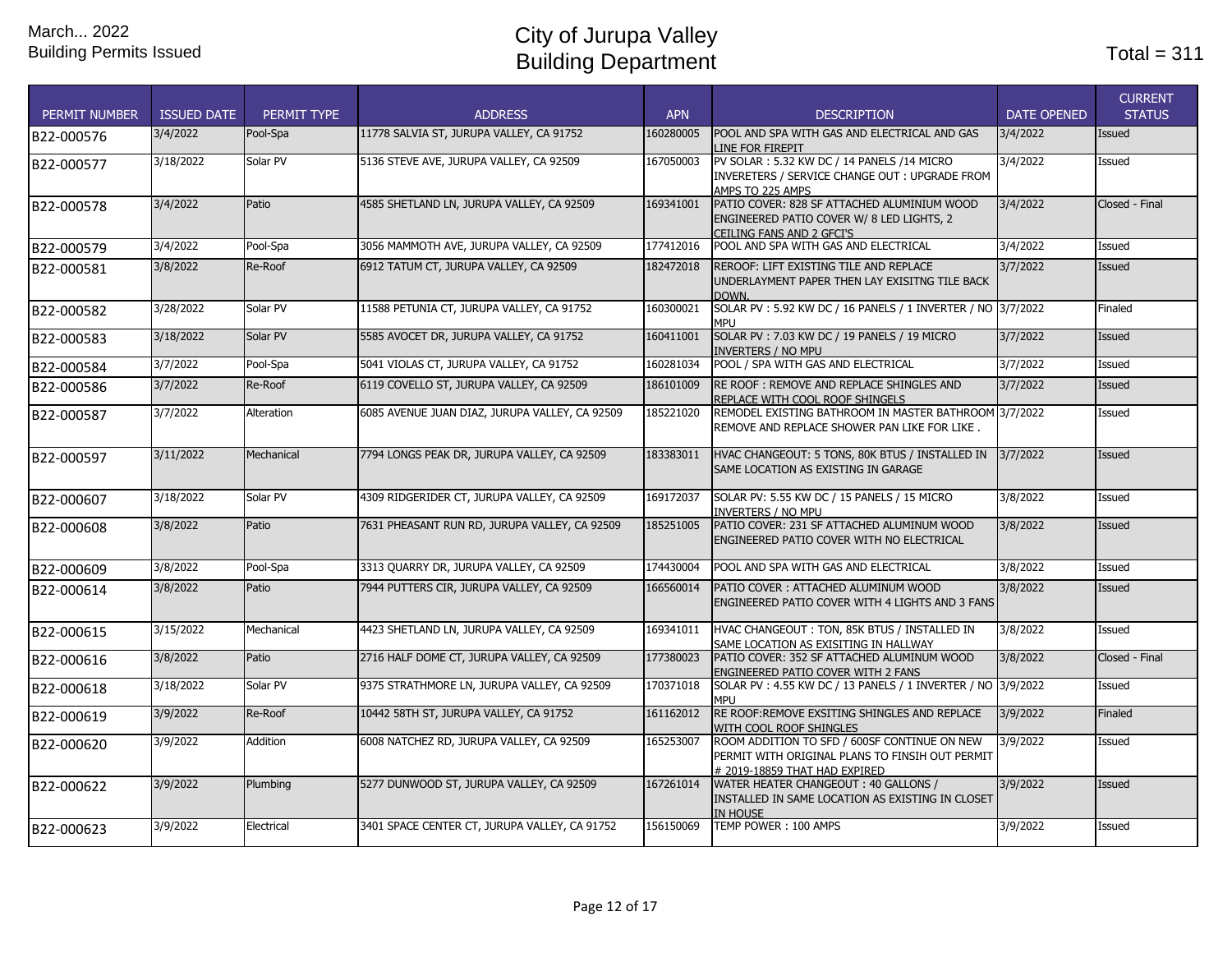| <b>PERMIT NUMBER</b> | <b>ISSUED DATE</b> | PERMIT TYPE         | <b>ADDRESS</b>                              | <b>APN</b> | <b>DESCRIPTION</b>                                                                                          | <b>DATE OPENED</b> | <b>CURRENT</b><br><b>STATUS</b> |
|----------------------|--------------------|---------------------|---------------------------------------------|------------|-------------------------------------------------------------------------------------------------------------|--------------------|---------------------------------|
| B22-000625           | 3/31/2022          | Solar PV            | 2973 FLAGSTAFF DR, JURUPA VALLEY, CA 92509  | 177030001  | SOLAR PV SYSTEM - 3.8 KW DC - 10 MODULES - 10<br>MICROINVERTERS - REF MASTER SOLAR PLAN CHECK<br>B20-000464 | 3/10/2022          | Issued                          |
| B22-000626           | 3/31/2022          | Solar PV            | 2965 FLAGSTAFF DR, JURUPA VALLEY, CA 92509  | 177030001  | SOLAR PV SYSTEM - 3.42 KW DC - 9 MODULES - 9<br>MICROINVERTERS - REF MASTER SOLAR PLAN CHECK<br>B20-000464  | 3/10/2022          | Issued                          |
| B22-000627           | 3/31/2022          | Solar PV            | 2957 FLAGSTAFF DR, JURUPA VALLEY, CA 92509  | 177030001  | SOLAR PV SYSTEM - 3.8 KW DC - 10 MODULES - 10<br>MICROINVERTERS - REF MASTER SOLAR PLAN CHECK<br>B20-000464 | 3/10/2022          | <b>Issued</b>                   |
| B22-000628           | 3/31/2022          | Solar PV            | 2949 FLAGSTAFF DR, JURUPA VALLEY, CA 92509  | 177030001  | SOLAR PV SYSTEM - 3.42 KW DC - 9 MODULES - 9<br>MICROINVERTERS - REF MASTER SOLAR PLAN CHECK<br>B20-000464  | 3/10/2022          | Issued                          |
| B22-000629           | 3/31/2022          | Solar PV            | 2941 FLAGSTAFF DR, JURUPA VALLEY, CA 92509  | 177030001  | SOLAR PV SYSTEM - 3.8 KW DC - 10 MODULES - 10<br>MICROINVERTERS - REF MASTER SOLAR PLAN CHECK<br>B20-000464 | 3/10/2022          | Issued                          |
| B22-000630           | 3/31/2022          | Solar PV            | 2933 FLAGSTAFF DR, JURUPA VALLEY, CA 92509  | 177030001  | SOLAR PV SYSTEM - 3.42 KW DC - 9 MODULES - 9<br>MICROINVERTERS - REF MASTER SOLAR PLAN CHECK<br>B20-000464  | 3/10/2022          | Issued                          |
| B22-000631           | 3/31/2022          | Solar PV            | 2925 FLAGSTAFF DR, JURUPA VALLEY, CA 92509  | 177030001  | SOLAR PV SYSTEM - 3.8 KW DC - 10 MODULES - 10<br>MICROINVERTERS - REF MASTER SOLAR PLAN CHECK<br>B20-000464 | 3/10/2022          | <b>Issued</b>                   |
| B22-000632           | 3/31/2022          | Solar PV            | 2917 FLAGSTAFF DR, JURUPA VALLEY, CA 92509  | 177030001  | SOLAR PV SYSTEM - 3.42 KW DC - 9 MODULES - 9<br>MICROINVERTERS - REF MASTER SOLAR PLAN CHECK<br>B20-000464  | 3/10/2022          | Issued                          |
| B22-000633           | 3/31/2022          | Solar PV            | 6605 SMITH ROCK CT, JURUPA VALLEY, CA 92509 | 177030001  | SOLAR PV SYSTEM - 3.8 KW DC - 10 MODULES - 10<br>MICROINVERTERS - REF MASTER SOLAR PLAN CHECK<br>B20-000464 | 3/10/2022          | Issued                          |
| B22-000634           | 3/31/2022          | Solar PV            | 6597 SMITH ROCK CT, JURUPA VALLEY, CA 92509 | 177030001  | SOLAR PV SYSTEM - 3.42 KW DC - 9 MODULES - 9<br>MICROINVERTERS - REF MASTER SOLAR PLAN CHECK<br>B20-000464  | 3/10/2022          | Issued                          |
| B22-000635           | 3/31/2022          | Solar PV            | 6589 SMITH ROCK CT, JURUPA VALLEY, CA 92509 | 177030001  | SOLAR PV SYSTEM - 3.8 KW DC - 10 MODULES - 10<br>MICROINVERTERS - REF MASTER SOLAR PLAN CHECK<br>B20-000464 | 3/10/2022          | <b>Issued</b>                   |
| B22-000636           | 3/31/2022          | Solar PV            | 6581 SMITH ROCK CT, JURUPA VALLEY, CA 92509 | 177030001  | SOLAR PV SYSTEM - 3.8 KW DC - 10 MODULES - 10<br>MICROINVERTERS - REF MASTER SOLAR PLAN CHECK<br>B20-000464 | 3/10/2022          | Issued                          |
| B22-000637           | 3/31/2022          | Solar PV            | 6582 SMITH ROCK CT, JURUPA VALLEY, CA 92509 | 177030001  | SOLAR PV SYSTEM - 3.8 KW DC - 10 MODULES - 10<br>MICROINVERTERS - REF MASTER SOLAR PLAN CHECK<br>B20-000464 | 3/10/2022          | Issued                          |
| B22-000638           | 3/31/2022          | Solar PV            | 6590 SMITH ROCK CT, JURUPA VALLEY, CA 92509 | 177030001  | SOLAR PV SYSTEM - 3.42 KW DC - 9 MODULES - 9<br>MICROINVERTERS - REF MASTER SOLAR PLAN CHECK<br>B20-000464  | 3/10/2022          | Issued                          |
| B22-000639           | 3/31/2022          | Solar PV            | 6598 SMITH ROCK CT, JURUPA VALLEY, CA 92509 | 177030001  | SOLAR PV SYSTEM - 3.8 KW DC - 10 MODULES - 10<br>MICROINVERTERS - REF MASTER SOLAR PLAN CHECK<br>B20-000464 | 3/10/2022          | Issued                          |
| B22-000640           | 3/31/2022          | Solar PV            | 6606 SMITH ROCK CT, JURUPA VALLEY, CA 92509 | 177030001  | SOLAR PV SYSTEM - 3.42 KW DC - 9 MODULES - 9<br>MICROINVERTERS - REF MASTER SOLAR PLAN CHECK<br>B20-000464  | 3/10/2022          | Issued                          |
| B22-000658           | 3/10/2022          | Re-Roof             | 9274 63RD ST, JURUPA VALLEY, CA 92509       | 163050007  | RE ROOF: REMOVE EXSITING SHINGLES ABD REPLACE<br>WITH COOL ROOF SHINGLES                                    | 3/10/2022          | Closed - Final                  |
| B22-000659           | 3/11/2022          | <b>Fence Permit</b> | 5915 CROWN DR, JURUPA VALLEY, CA 91752      | 160186024  | BLOCK WALL 203 LF, 6' HIGH FREE STANDING BLOCK<br>WALL PER CITY STANDARD                                    | 3/10/2022          | Issued                          |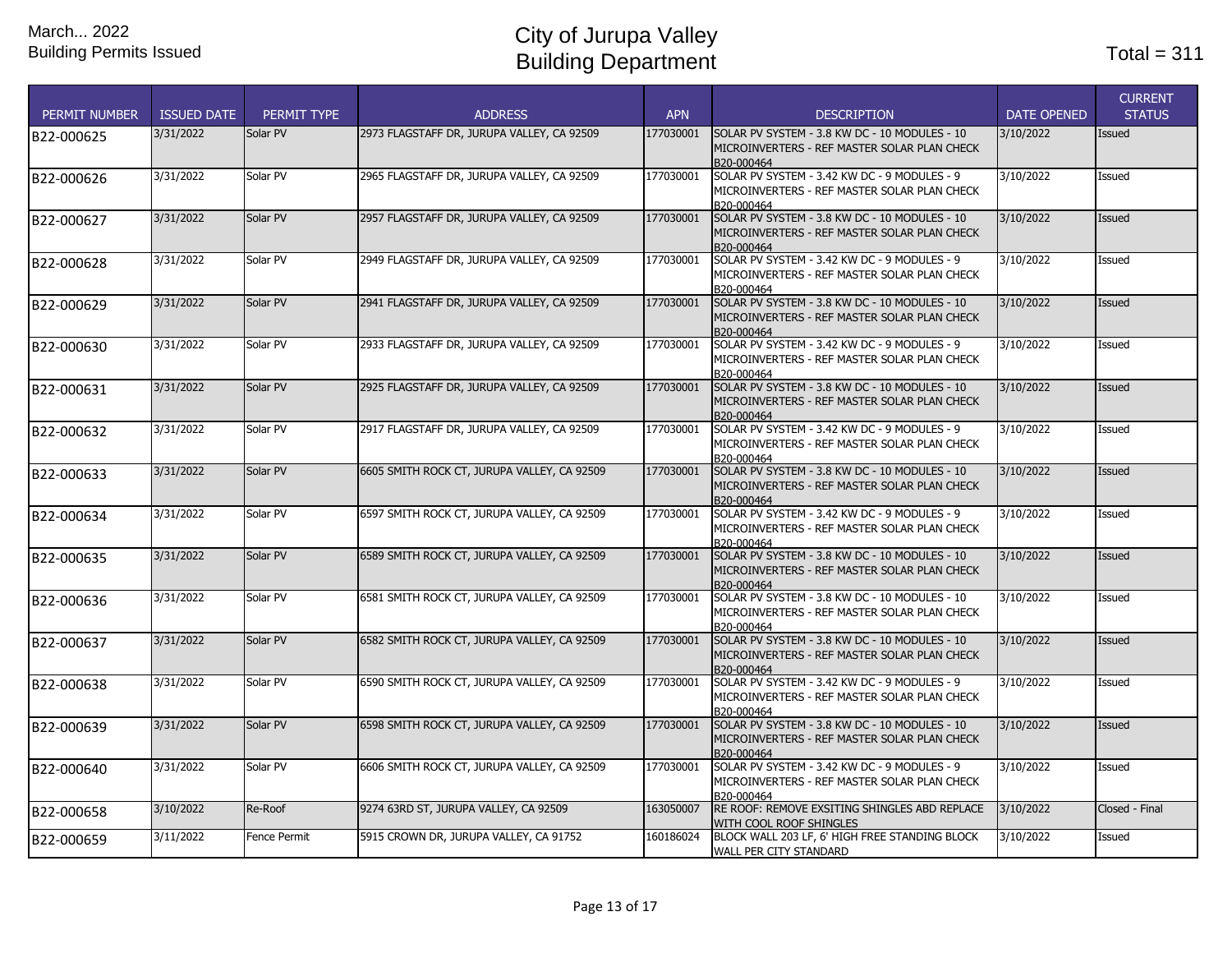| <b>PERMIT NUMBER</b> | <b>ISSUED DATE</b> | PERMIT TYPE         | <b>ADDRESS</b>                                  | <b>APN</b> | <b>DESCRIPTION</b>                                                                                                                                                                   | <b>DATE OPENED</b> | <b>CURRENT</b><br><b>STATUS</b> |
|----------------------|--------------------|---------------------|-------------------------------------------------|------------|--------------------------------------------------------------------------------------------------------------------------------------------------------------------------------------|--------------------|---------------------------------|
| B22-000660           | 3/10/2022          | Electrical          | 2665 RUBIDOUX BLVD, JURUPA VALLEY, CA 92509     | 178140010  | ELECTRICAL PEDESTAL - REFERENCE ZONE U RECORD                                                                                                                                        | 3/10/2022          | Closed - Final                  |
| B22-000661           | 3/11/2022          | Mechanical          | 11509 ARGUELLO DR. JURUPA VALLEY, CA 91752      | 160182008  | HVAC CHANGEOUT: 5 TONS, 80K BTUS / INSTALLED IN<br>SAME LOCATION AS EXISTING IN CLOSET.                                                                                              | 3/10/2022          | Issued                          |
| B22-000662           | 3/10/2022          | Re-Roof             | 11065 SKY COUNTRY DR, JURUPA VALLEY, CA 91752   | 160172024  | RE ROOF: REMOVE EXSITING 35 SQUARE SHINGLES<br>AND REPLACE WITH 38 SQUARE SHINGLES                                                                                                   | 3/10/2022          | Closed - Final                  |
| B22-000663           | 3/21/2022          | Solar PV            | 11141 SKY COUNTRY DR, JURUPA VALLEY, CA 91752   | 160172020  | PV SOLAR 5.36 KQ DC / 16 PANELS / 1 INVERTER / NO<br>MPI J                                                                                                                           | 3/10/2022          | Finaled                         |
| B22-000664           | 3/16/2022          | Mechanical          | 6263 THUNDER BAY TRL, JURUPA VALLEY, CA 92509   | 185341020  | HVAC CHANGEOUT: 3 TONS, 36K BTUS / INSTALLED IN<br>SAME LOCATION AS EXISITING IN                                                                                                     | 3/11/2022          | <b>Issued</b>                   |
| B22-000668           | 3/17/2022          | Mechanical          | 3120 LAUREL DR, JURUPA VALLEY, CA 92509         | 177194005  | HVAC CHANGEOUT: 25 TONS, 80 K BTUS / INSTALLED 3/11/2022<br>IN SAME LOCATION AS EXISITING IN LIVING ROOM                                                                             |                    | Issued                          |
| B22-000669           | 3/11/2022          | Plumbing            | 5351 LUCRETIA AVE, JURUPA VALLEY, CA 91752      | 160143031  | REPIPE ENTIRE HOUSE WIT 4" HOT AND COLD LINE                                                                                                                                         | 3/11/2022          | <b>Issued</b>                   |
| B22-000671           | 3/14/2022          | Pool-Spa            | 5669 AVOCET DR, JURUPA VALLEY, CA 91752         | 160411008  | POOL AND SPA WITH GAS AND ELECTRICAL                                                                                                                                                 | 3/14/2022          | Issued                          |
| B22-000672           | 3/18/2022          | Solar PV            | 4673 CREEK CIR, JURUPA VALLEY, CA 91752         | 160401024  | SOLAR PV: 10.07 KW DC / 31 PANELS / 31 MICRO<br><b>INVERTERS / NO MPU</b>                                                                                                            | 3/14/2022          | <b>Issued</b>                   |
| B22-000674           | 3/14/2022          | <b>Fence Permit</b> | 6464 SMITH AVE, JURUPA VALLEY, CA 91752         | 157131002  | BLOCK WALL 780 LF, 6' HIGH FREE STANDING BLOCK<br>WALL / BLOCK WALL 114LF, 3' WROUGHT IRON ATOP 3'<br>FREE STANDING BLOCK WALL PER CITY STANDARD AND<br>9 PILASTERS TO CITY STANDARD | 3/14/2022          | Issued                          |
| B22-000675           | 3/14/2022          | Re-Roof             | 4406 LONE TRL, JURUPA VALLEY, CA 92509          | 171242005  | RE ROOF: REMOVE EXISTING SHINGLES AND REPLACE<br>WITH COOL ROOF                                                                                                                      | 3/14/2022          | <b>Issued</b>                   |
| B22-000696           | 3/16/2022          | Mechanical          | 9693 WEBB ST, JURUPA VALLEY, CA 92509           | 167141001  | HVAC CHANGEOUT: 35 K BTUS / INSTALLED IN SAME<br>LOCATION AS EXISTING IN LIVING/ FRONT ROOM                                                                                          | 3/14/2022          | Issued                          |
| B22-000697           | 3/16/2022          | Plumbing            | 9693 WEBB ST, JURUPA VALLEY, CA 92509           | 167141001  | WATER HEATER CHANGEOUT: 40 GALLONS / INSTALLED 3/14/2022<br>IN SAME LOCATION AS EXISTING IN OUTSIDE CLOSET                                                                           |                    | Issued                          |
| B22-000698           | 3/22/2022          | Solar PV            | 2438 ARMSTRONG RD, JURUPA VALLEY, CA 92509      | 175041001  | SOLAR PV: 5.32 DC KW / 14 PANELS / 14 MICRO<br>INVERTERS / NO MPU                                                                                                                    | 3/15/2022          | Issued                          |
| B22-000699           | 3/15/2022          | Alteration          | 11085 DANE DR, JURUPA VALLEY, CA 91752          | 160431001  | SPECIAL INVESTIGATION: FOR ILLEGAL GROW HOUSE                                                                                                                                        | 3/15/2022          | <b>Issued</b>                   |
| B22-000701           | 3/17/2022          | Sign - Permanent    | 9880 MISSION BLVD, JURUPA VALLEY, CA 92509      | 170240030  | SIGN: LED ILLUMINATED / NICKS TIRES                                                                                                                                                  | 3/15/2022          | Issued                          |
| B22-000718           | 3/15/2022          | <b>Fence Permit</b> | 5431 GOLF ST, JURUPA VALLEY, CA 92509           | 166550004  | BLOCK WALL: 20 LF X 3.5' TALL & 100 LF X 4' TALL<br>RETAINGING WALL                                                                                                                  | 3/15/2022          | Issued                          |
| B22-000719           | 3/18/2022          | Solar PV            | 11315 LITTLE DIPPER ST, JURUPA VALLEY, CA 91752 | 160071018  | SOLAR PV: 9.94 KW DC / 28 PANELS / 1 INVERTER /<br>SERVICE CHANGEOUT : UPGRADE FROM 100 AMPS TO<br><b>125 AMPS</b>                                                                   | 3/16/2022          | Issued                          |
| B22-000720           | 3/16/2022          | Plumbing            | 9274 63RD ST, JURUPA VALLEY, CA 92509           | 163050007  | WATER HEATER CHANGEOUT: 40 GALLONS / INSTALLED 3/15/2022<br>IN SAME LOCATION AS EXISTING IN EXTERIOR WATER<br><b>HEATER CLOSET</b>                                                   |                    | <b>Issued</b>                   |
| B22-000721           | 3/16/2022          | Mechanical          | 4259 RIDGERIDER CT, JURUPA VALLEY, CA 92509     | 169172032  | HVAC CHANGEOUT: 5 TONS, 60K BTU'S / ISNTALLD IN<br>SAME LOCATION AS EXISTING / DUCT WORK (R-6)                                                                                       | 3/16/2022          | Issued                          |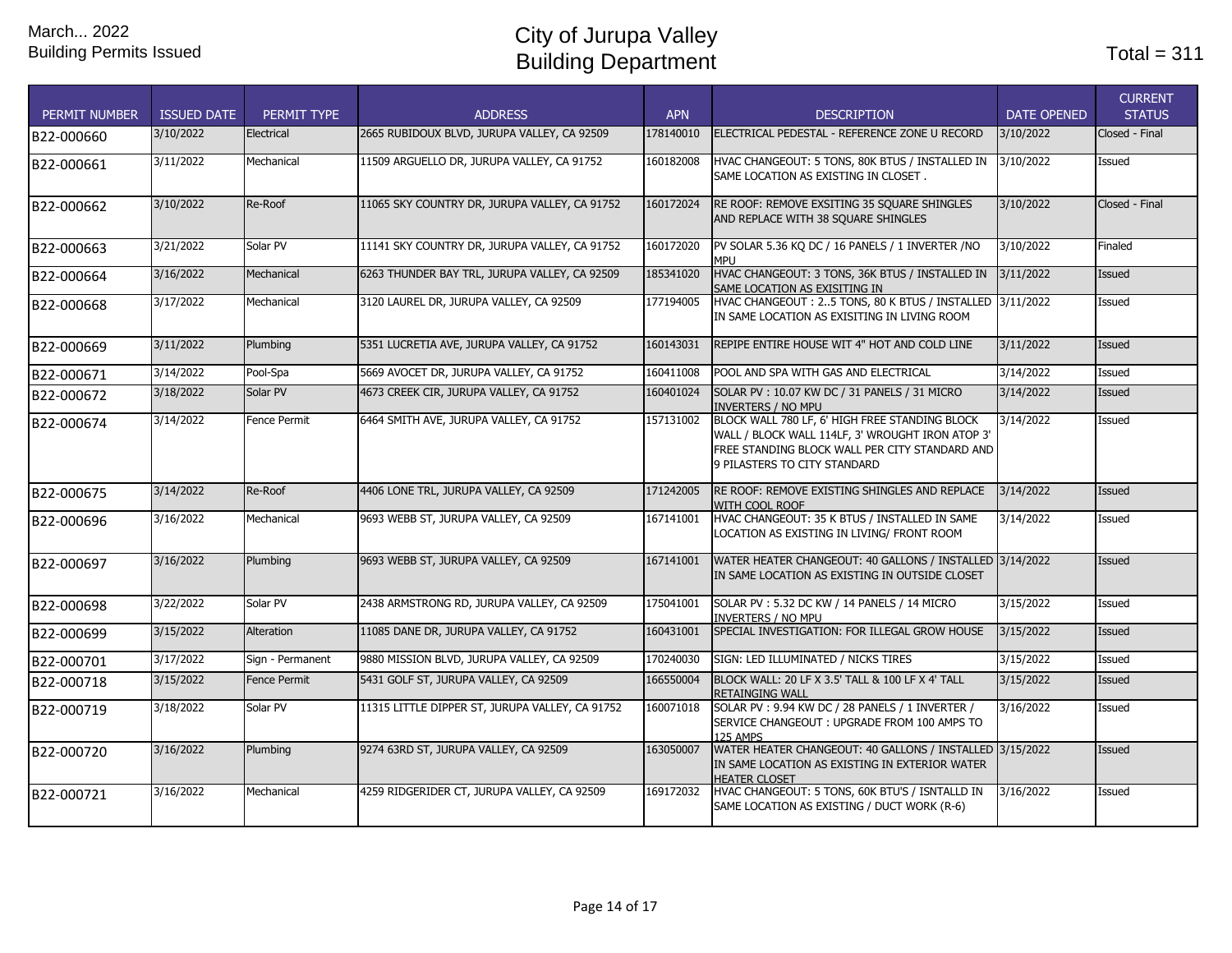| <b>PERMIT NUMBER</b> | <b>ISSUED DATE</b> | PERMIT TYPE         | <b>ADDRESS</b>                                 | <b>APN</b>  | <b>DESCRIPTION</b>                                                                                                                                                                                                                                                            | <b>DATE OPENED</b> | <b>CURRENT</b><br><b>STATUS</b> |
|----------------------|--------------------|---------------------|------------------------------------------------|-------------|-------------------------------------------------------------------------------------------------------------------------------------------------------------------------------------------------------------------------------------------------------------------------------|--------------------|---------------------------------|
| B22-000722           | 3/16/2022          | <b>Fence Permit</b> | 3434 PONTIAC AVE, JURUPA VALLEY, CA 92509      | 179103001   | BLOCK WALL / RETAINING / WOOD FENCE: 120' LF, 6'<br>HIGH FREESTANDING BLOCK WALL PER CITY STD, 80'<br>LF, 4' HIGH RETAINING BLOCK WALL TO CITY<br>STANDARD, 60' LF, 32" HIGH RETAINING WALL TO CITY<br>STANDARD, 110' LF, 6' HIGH WOOD FENCE, 100' LF 3.5'<br>HIGH WOOD FENCE | 3/16/2022          | Issued                          |
| B22-000723           | 3/16/2022          | Fence Permit        | 2345 FLEETWOOD DR, JURUPA VALLEY, CA 92509     | 178350009   | WROUGHT IRON FENCE: 785 LF, 6' HIGH FREE<br><b>STANDING W</b>                                                                                                                                                                                                                 | 3/16/2022          | Issued                          |
| B22-000724           | 3/16/2022          | Fence Permit        | 7691 WHITNEY DR, JURUPA VALLEY, CA 92509       | 183421012   | BLOCK WALL 106 LF, 6' HIGH REATINING WALL BLOCK<br>WALL, PER CITY STANDARD                                                                                                                                                                                                    | 3/16/2022          | Issued                          |
| B22-000726           | 3/16/2022          | Re-Roof             | 3662 JENNIE ST, JURUPA VALLEY, CA 92509        | 179033006   | RE ROOF: FROM COMP TO COOL ROOF SHINGLES 1700                                                                                                                                                                                                                                 | 3/16/2022          | Finaled                         |
| B22-000727           | 3/16/2022          | Plumbing            | 5182 STEVE AVE, JURUPA VALLEY, CA 92509        | 167-050-007 | RELOCATING EXSITING GAS METER AND ADDING NEW<br><b>GAS METER</b>                                                                                                                                                                                                              | 3/16/2022          | Issued                          |
| B22-000729           | 3/16/2022          | Patio               | 12065 SELENITE ST, JURUPA VALLEY, CA 91752     | 152610003   | PATIO COVER: 374 SF ATTACHED ALUMINUM WOOD<br>ENGINEERED PATIO COVER WITH 6 LEDS 2 FANS 1<br>PLUG, 1 DIMMER                                                                                                                                                                   | 3/16/2022          | Issued                          |
| B22-000730           | 3/16/2022          | <b>Fence Permit</b> | 11180 BIG DIPPER DR, JURUPA VALLEY, CA 91752   | 160171039   | BLOCK WALL: 214 LF, 6' HIGH FREE STANDING BLOCK<br>WALL, PER CITY STANDARD                                                                                                                                                                                                    | 3/16/2022          | Issued                          |
| B22-000731           | 3/17/2022          | Electrical          | 5540 DODD ST, JURUPA VALLEY, CA 91752          | 161092002   | SERVICE CHANGEOUT: PANEL UPGRADE FROM 100<br>AMPS TO 200 AMPS / INSTALLED IN SAME LOCATION AS<br><b>FXISTING</b>                                                                                                                                                              | 3/17/2022          | Issued                          |
| B22-000732           | 3/17/2022          | Pool-Spa            | 5550 INDIAN PALMS DR, JURUPA VALLEY, CA 92509  | 166651009   | POOL AND SPA WITH GAS AND ELECTRICAL                                                                                                                                                                                                                                          | 3/17/2022          | Issued                          |
| B22-000733           | 3/17/2022          | <b>Fence Permit</b> | 3434 PONTIAC AVE, JURUPA VALLEY, CA 92509      | 179103001   | BLOCK WALL: 125 LF, 6' HIGH FREE STANDING BLOCK<br>WALL, PER CITY STANDARD                                                                                                                                                                                                    | 3/17/2022          | Issued                          |
| B22-000734           | 3/17/2022          | Mechanical          | 3051 MARY ELLEN DR, JURUPA VALLEY, CA 92509    | 177192004   | REPLACE (2) 25K BTU'S WALL HEATERS- 1 IN THE<br>HALLWAY / 1 IN THE LIVING ROOM                                                                                                                                                                                                | 3/17/2022          | Issued                          |
| B22-000736           | 3/17/2022          | Fence Permit        | 9676 BIRMINGHAM AVE, JURUPA VALLEY, CA 92509   | 167303002   | BLOCK WALL: 129' LF, 3' WROUGHT IRON ATOP 3' HIGH 3/17/2022<br>BLOCK WALL PER CITY STANDARD, WITH 11 PILASTERS<br>PER CITY STANDARD                                                                                                                                           |                    | Issued                          |
| B22-000745           | 3/29/2022          | Solar PV            | 11660 PETUNIA CT, JURUPA VALLEY, CA 91752      | 160300015   | SOLAR PV: 2.80 KW DC / 7 PANELS / 7 MICRO<br><b>INVERTERS</b>                                                                                                                                                                                                                 | 3/18/2022          | Issued                          |
| B22-000748           | 3/21/2022          | Patio               | 11606 PERIWINKLE PL, JURUPA VALLEY, CA 91752   | 160311019   | PATIO COVER: 470 SF ATTACHED ALUMINUMWOOD<br>ENGINEERED PATIO COVER WITH 8 LED LIGHTS, 2<br>FANS, AND 1 DIMMER SWITCH                                                                                                                                                         | 3/21/2022          | Issued                          |
| B22-000749           | 3/21/2022          | Electrical          | 6971 37TH ST, JURUPA VALLEY, CA 92509          | 174242006   | SERVICE CHANGEOUT: 50A TO 100A                                                                                                                                                                                                                                                | 3/21/2022          | Issued                          |
| B22-000751           | 3/21/2022          | Mechanical          | 6507 AVENUE JUAN DIAZ, JURUPA VALLEY, CA 92509 | 186290017   | HVAC CHANGEOUT: 4 TONS / INSTALLED IN SAME<br>LOCATION AS EXISTING ON THE SIDE OF THE HOUSE                                                                                                                                                                                   | 3/21/2022          | Issued                          |
| B22-000752           | 3/21/2022          | Pool-Spa            | 8233 BALDWIN AVE, JURUPA VALLEY, CA 92509      | 166393003   | POOL AND SPA WITH GAS AND ELECTRICAL                                                                                                                                                                                                                                          | 3/21/2022          | <b>Issued</b>                   |
| B22-000753           | 3/21/2022          | Fence Permit        | 8233 BALDWIN AVE, JURUPA VALLEY, CA 92509      | 166393003   | BLOCK WALL: 56' LF, 3FT HIGH BLOCK WALL<br>RETAINING, PER CITY STANDARD                                                                                                                                                                                                       | 3/21/2022          | Issued                          |
| B22-000755           | 3/22/2022          | Pool-Spa            | 4713 VIAGGIO CIR, JURUPA VALLEY, CA 92509      | 183310035   | POOL AND SPA WITH GAS AND ELECTRICAL                                                                                                                                                                                                                                          | 3/21/2022          | Issued                          |
| B22-000756           | 3/22/2022          | Fence Permit        | 4713 VIAGGIO CIR, JURUPA VALLEY, CA 92509      | 183310035   | BLOCK WALL: 16' LF 42" HIGH FREESTANDING<br>BLOCKWALL TO CITY STANDARD                                                                                                                                                                                                        | 3/21/2022          | Issued                          |
| B22-000757           | 3/29/2022          | Solar PV            | 5768 VIA ESCALANTE, JURUPA VALLEY, CA 92509    | 185372003   | SOLAR PV: 6.3 KW DC / 18 PANELS / 1 INVERTER                                                                                                                                                                                                                                  | 3/22/2022          | Issued                          |
| B22-000758           | 3/22/2022          | Fence Permit        | 5440 RUTILE ST, JURUPA VALLEY, CA 92509        | 167211013   | BLOCK WALL: 75LF X 6 ' TALL / FREE STANDING                                                                                                                                                                                                                                   | 3/22/2022          | Issued                          |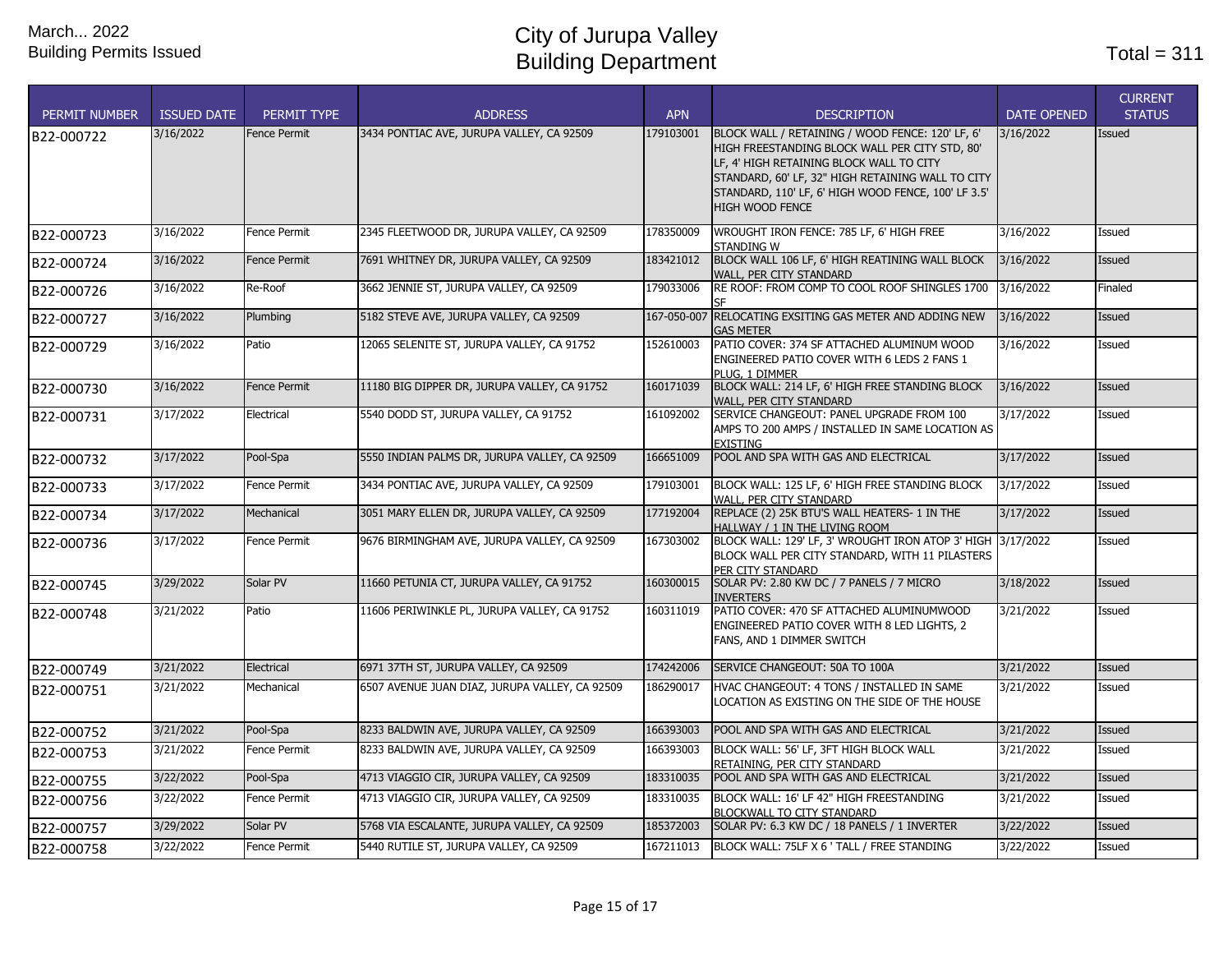| <b>PERMIT NUMBER</b> | <b>ISSUED DATE</b> | PERMIT TYPE         | <b>ADDRESS</b>                               | <b>APN</b> | <b>DESCRIPTION</b>                                                                                                                         | <b>DATE OPENED</b> | <b>CURRENT</b><br><b>STATUS</b> |
|----------------------|--------------------|---------------------|----------------------------------------------|------------|--------------------------------------------------------------------------------------------------------------------------------------------|--------------------|---------------------------------|
| B22-000760           | 3/25/2022          | Plumbing            | 4987 FIREBIRD CT, JURUPA VALLEY, CA 92509    | 183430001  | WATER HEATER CHANGEOUT: 50 GALLONS / INSTALLED 3/22/2022<br>IN SAME LOCATION AS EXISTING IN THE GARAGE                                     |                    | <b>Issued</b>                   |
| B22-000761           | 3/22/2022          | Re-Roof             | 11625 VENTURE DR, JURUPA VALLEY, CA 91752    | 156332020  | COMM. RE ROOF: INSTALLATION OF A NEW TPO SINGLE 3/22/2022<br>PLY TITLE 24 COMPLIANT ROOF SYSTEM                                            |                    | Issued                          |
| B22-000762           | 3/22/2022          | Pool-Spa            | 4709 SNAP DRAGON ST, JURUPA VALLEY, CA 91752 | 160301003  | POOL AND SPA WITH EQUIPMENT, WITH 50 LF OF GAS<br><b>AND ELECTRICAL</b>                                                                    | 3/22/2022          | Issued                          |
| B22-000765           | 3/25/2022          | Re-Roof             | 8147 HAVEN VIEW DR, JURUPA VALLEY, CA 92509  | 163341004  | RE ROOF: REMOVE EXISTING SHINGLES AND REPLACE<br>WITH COOL ROOF / 2,000 SF                                                                 | 3/23/2022          | Issued                          |
| B22-000766           | 3/25/2022          | Plumbing            | 5890 RUTILE ST, JURUPA VALLEY, CA 92509      | 162182013  | WATER HEATER CHANGEOUT: 50 GALLONS / INSTALLED 3/23/2022<br>IN SAME LOCATION AS EXISTING IN OUTSIDE CLOSET                                 |                    | <b>Issued</b>                   |
| B22-000772           | 3/23/2022          | Alteration          | 8041 WENDOVER DR, JURUPA VALLEY, CA 92509    | 163341023  | BATHROOM REMODEL, SECOND FLOOR / ELECTRICAL,<br>MECHANICAL, PLUMBING                                                                       | 3/23/2022          | Issued                          |
| B22-000773           | 3/23/2022          | Electrical          | 11577 PANSY PL, JURUPA VALLEY, CA 91752      | 160300001  | INSTALL 240V 60A CIRCUT FOR EV CHARGING STATION 3/23/2022                                                                                  |                    | <b>Issued</b>                   |
| B22-000783           | 3/24/2022          | Patio               | 5973 SNOWGRASS TRL, JURUPA VALLEY, CA 92509  | 165251005  | PATIO COVER: 792 SF / ALUMAWOOD / ATTACHED /<br>WITH 3 FANS, 2 SWITCHES, 1 OUTLET                                                          | 3/24/2022          | Issued                          |
| B22-000784           | 3/24/2022          | Mechanical          | 7655 FRAZER DR, JURUPA VALLEY, CA 92509      | 185031017  | HVAC CHANGEOUT: 3 TONS, / INSTALLED IN NEW ATTIC 3/24/2022<br>LOCATION / EXISTING IS IN CLOSET                                             |                    | <b>Issued</b>                   |
| B22-000785           | 3/30/2022          | Alteration          | 11041 INLAND AVE, JURUPA VALLEY, CA 91752    | 156310073  | <b>INSTALL COMMERCIAL BOILER</b>                                                                                                           | 3/24/2022          | Issued                          |
| B22-000789           | 3/24/2022          | <b>Fence Permit</b> | 6574 ZION WAY, JURUPA VALLEY, CA 92509       | 177391015  | BLOCK WALL: 110 LF, 3.5' HIGH RETAINING BLOCK<br>WALL, PER CITY STANDARD                                                                   | 3/24/2022          | <b>Issued</b>                   |
| B22-000797           | 3/25/2022          | Mechanical          | 10272 48TH ST, JURUPA VALLEY, CA 91752       | 159132005  | FURNACE CHANGEOUT: 35K TONS / INSTALLED IN SAME 3/25/2022<br>LOCATION AS EXISTING IN THE HALLWAY                                           |                    | Issued                          |
| B22-000798           | 3/29/2022          | <b>Addition</b>     | 3707 PIONEER DR, JURUPA VALLEY, CA 92509     | 179112014  | LEGALIZE 373 ADDITION TO SFD: MASTER PLAN WAS<br>APPROVED UNDER PERMIT # B21-002673                                                        | 3/25/2022          | <b>Issued</b>                   |
| B22-000801           | 3/28/2022          | Re-Roof             | 5965 AZURITE ST, JURUPA VALLEY, CA 92509     | 165111029  | RE ROOF FROM COMP SHINGLES TO COOL ROOF<br><b>SHINGLES</b>                                                                                 | 3/27/2022          | Issued                          |
| B22-000803           | 3/29/2022          | Mechanical          | 8573 DONNA WAY, JURUPA VALLEY, CA 92509      | 171121030  | 50K BTUS / INSTALLED IN SAME LOCATION AS<br><b>EXISTING IN THE HALL</b>                                                                    | 3/27/2022          | <b>Issued</b>                   |
| B22-000808           | 3/28/2022          | Fence Permit        | 5835 MARLATT ST, JURUPA VALLEY, CA 91752     | 161201008  | BLOCK WALL: 290 LF X 6' TALL RETAINING WALL / 290<br>LF X 6' BLOCK WALL, FREESTANDING / 168 LF OF 3 1/2<br>BLOCK WITH 1 1/2 WROUGHT IRON   | 3/28/2022          | Issued                          |
| B22-000809           | 3/28/2022          | Re-Roof             | 11604 PAMPUS DR, JURUPA VALLEY, CA 91752     | 160220064  | RE ROOF FROM COMP TO COOL ROOF SHINGLES / 2500 3/28/2022                                                                                   |                    | <b>Issued</b>                   |
| B22-000810           | 3/28/2022          | Fence Permit        | 3037 TAMARACK WAY, JURUPA VALLEY, CA 91752   | 156283001  | BLOCK WALL: 76 LF X 3' TALL BLOCK WALL AND 87 LF X 3/28/2022<br>6' TALL BLOCK WALL ALL CITY STANDARD                                       |                    | Issued                          |
| B22-000813           | 3/28/2022          | <b>Fence Permit</b> | 6424 DUCHESS DR, JURUPA VALLEY, CA 92509     | 182063001  | BLOCK WALL: 20 LF OF 3.5' HIGH FREESTANDING<br>BLOCK WALL, 11 LF OF 4' HIGH FREESTANDING BLOCK<br>WALL, 43 LF OF 6' HIGH PER CITY STANDARD | 3/28/2022          | Issued                          |
| B22-000816           | 3/28/2022          | Electrical          | 4756 MEADOW LAND DR, JURUPA VALLEY, CA 92509 | 166610014  | SERVICE CHANGEOUT: PANEL UPGRADE FROM 100<br>AMPS TO 225 AMPS / INSTALLED IN SAME LOCATION AS<br><b>EXISTING</b>                           | 3/28/2022          | Issued                          |
| B22-000818           | 3/29/2022          | Mechanical          | 6891 BROOKNOLL AVE, JURUPA VALLEY, CA 92509  | 182472004  | HVAC CHANGEOUT: TONS, 80K BTUS FOR FURNACE /<br>48K BTUS FOR AC UNIT / INSTALLED IN SAME<br>LOCATION AS EXISTING IN SIDE YARD              | 3/29/2022          | <b>Issued</b>                   |